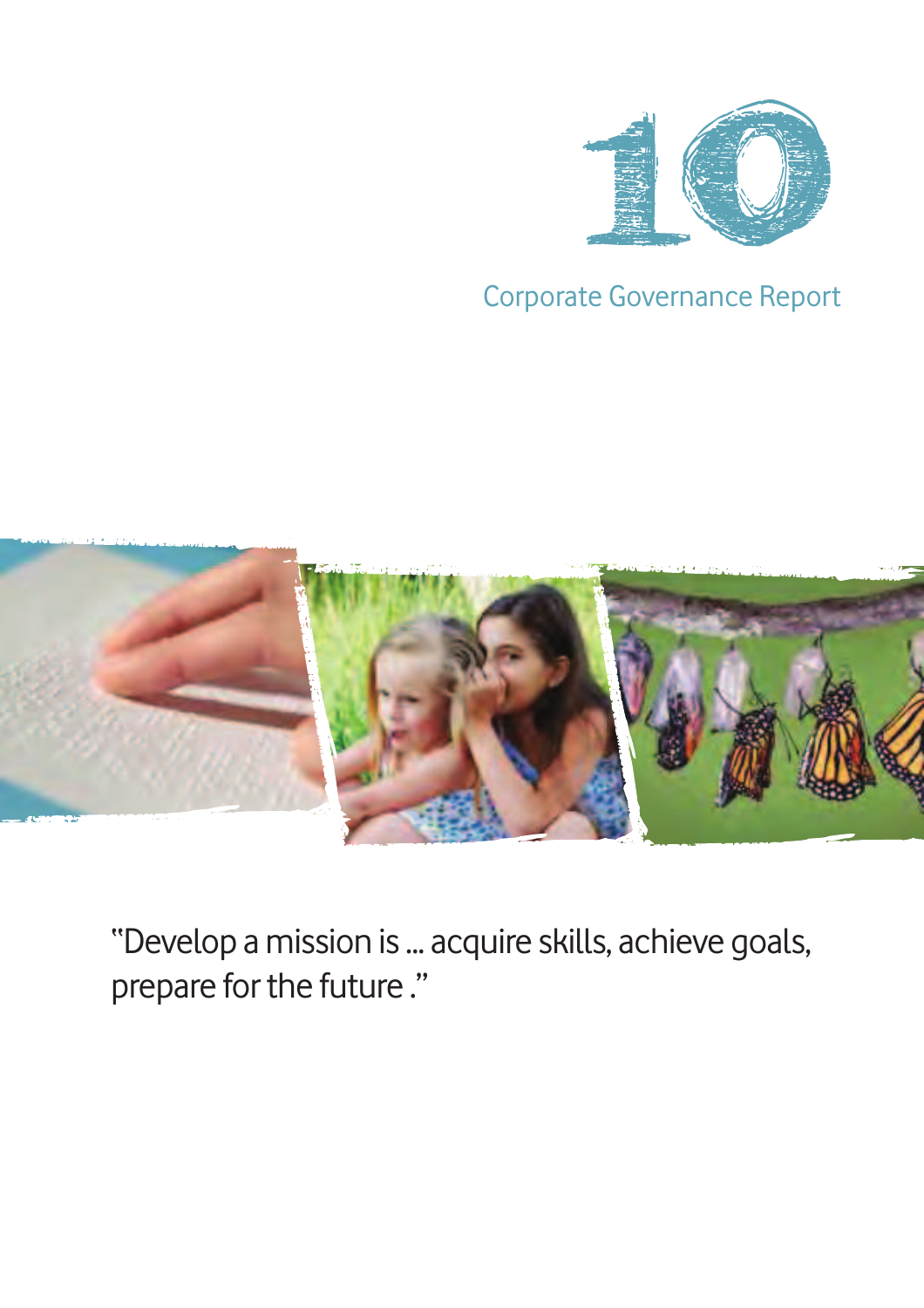## **CORPORATE GOVERNANCE REPORT**



## 0.1 **\PREAMBLE STATEMENT OF COMPLIANCE**

**1.1. In matters of governance, INAPA – INVESTIMENTOS, PARTICIPAÇÕES E GESTÃO, SA is subject to the norms found in CMVM Regulation no. 1 / 2007 with the amendments introduced by Regulation no. 5 / 2008, which can be seen at www.cmvm.pt;**

**1.2. Detailed indication of recommendations contained in the CMVM Corporate Governance Code, adopted and not adopted:**

| <b>Recommendation</b>                                                                                                                                                          | Degree of<br>compliance | <b>Remission in the</b><br>report |
|--------------------------------------------------------------------------------------------------------------------------------------------------------------------------------|-------------------------|-----------------------------------|
| <b>GENERAL MEETING</b>                                                                                                                                                         |                         |                                   |
| <b>Soard of the General Meeting</b>                                                                                                                                            |                         |                                   |
| The Chairman of the General Meeting shall have human<br>resources and logistics support appropriate for his<br>needs, taking into account the company's economic<br>situation. | Full.                   |                                   |
| The remuneration of the Chairman of the General<br>Meeting must be reported in the annual report on<br>corporate governance.                                                   | Full                    | 2.3.                              |

| Inapa 140                   |  |
|-----------------------------|--|
|                             |  |
| Report & Accounts 2008      |  |
| Corporate Governance Report |  |
|                             |  |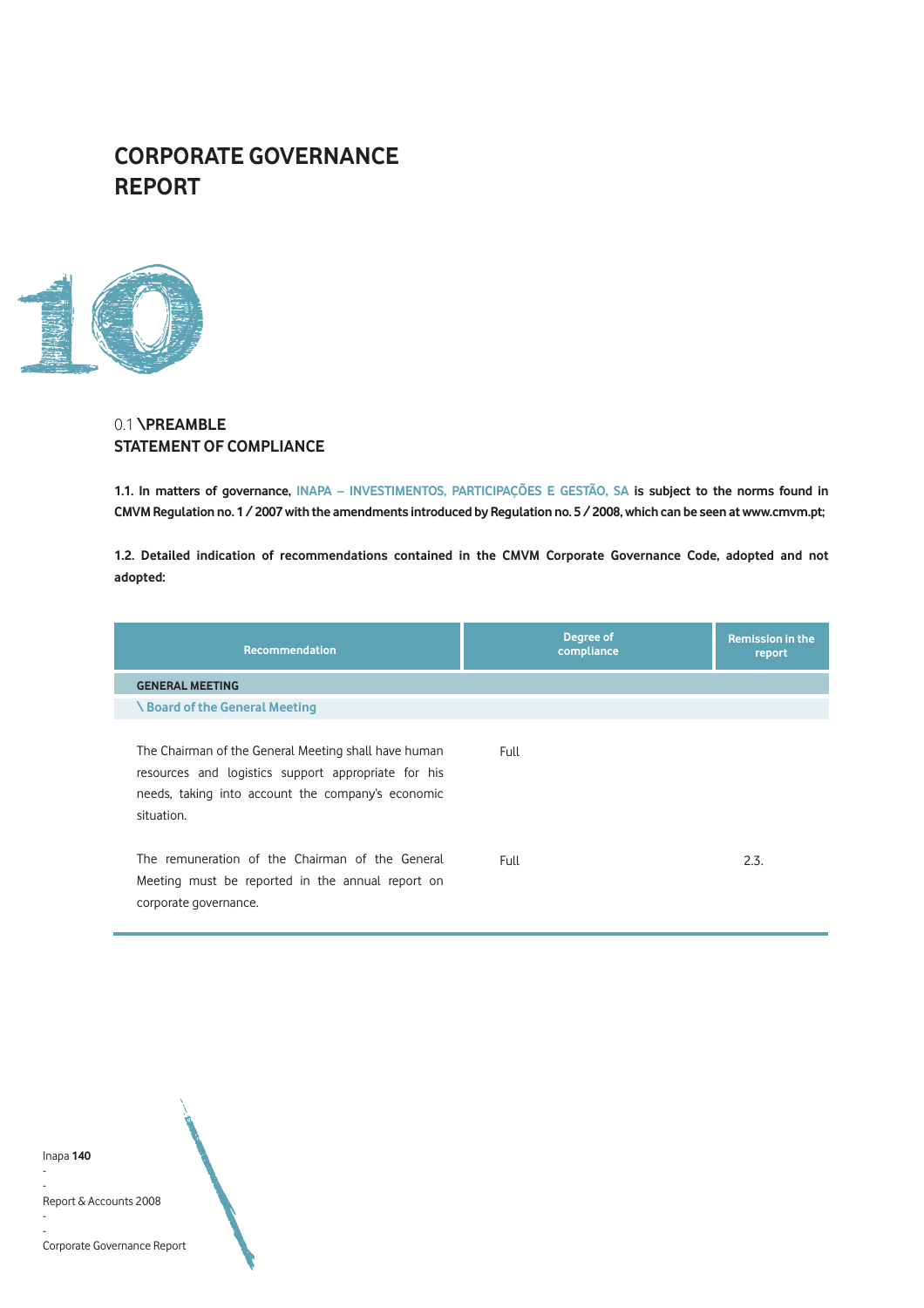| Recommendation                                                                                                                                                                                                                                     | Degree of<br>compliance                                                                                                                                                                                                                                                                                 | <b>Remission in the</b><br>report |
|----------------------------------------------------------------------------------------------------------------------------------------------------------------------------------------------------------------------------------------------------|---------------------------------------------------------------------------------------------------------------------------------------------------------------------------------------------------------------------------------------------------------------------------------------------------------|-----------------------------------|
| <b>GENERAL MEETING</b>                                                                                                                                                                                                                             |                                                                                                                                                                                                                                                                                                         |                                   |
| <b>Neticipation in the Meeting</b>                                                                                                                                                                                                                 |                                                                                                                                                                                                                                                                                                         |                                   |
| Advanced deposit or blocking of shares for participation<br>in the general meeting, stipulated in the bylaws, must<br>not exceed 5 working days.                                                                                                   | Full                                                                                                                                                                                                                                                                                                    | 2.4.                              |
| In the event the General Meeting is suspended, the<br>company shall not demand any blocking of shares<br>during the entire period until the session is resumed. The<br>regular advanced block, as required in the first session, is<br>sufficient. | Full                                                                                                                                                                                                                                                                                                    | 2.5.                              |
| <b>Voting and exercising the right to vote</b>                                                                                                                                                                                                     |                                                                                                                                                                                                                                                                                                         |                                   |
| The companies shall not stipulate any bylaw restrictions<br>to voting by mail.                                                                                                                                                                     | Full                                                                                                                                                                                                                                                                                                    | 2.8.                              |
| The bylaw period for receiving votes in advance by mail<br>shall not exceed three working days.                                                                                                                                                    | Full                                                                                                                                                                                                                                                                                                    | 2.8.                              |
| Companies must stipulate in their bylaws that one vote<br>corresponds to each share.                                                                                                                                                               | Full                                                                                                                                                                                                                                                                                                    | 2.6.                              |
| \ Quorum and deliberations                                                                                                                                                                                                                         |                                                                                                                                                                                                                                                                                                         |                                   |
| Companies shall not establish a constitutive or<br>deliberative quorum greater than stipulated by law                                                                                                                                              | Non Compliance<br>(by the company articles of<br>association it is required not only<br>for deliberations considered in no.<br>2 of art. 383 of the CSC, but for<br>all deliberations, that at first call<br>there be present or represented<br>shareholders who hold at least 1/3<br>of capital stock) | 2.7.                              |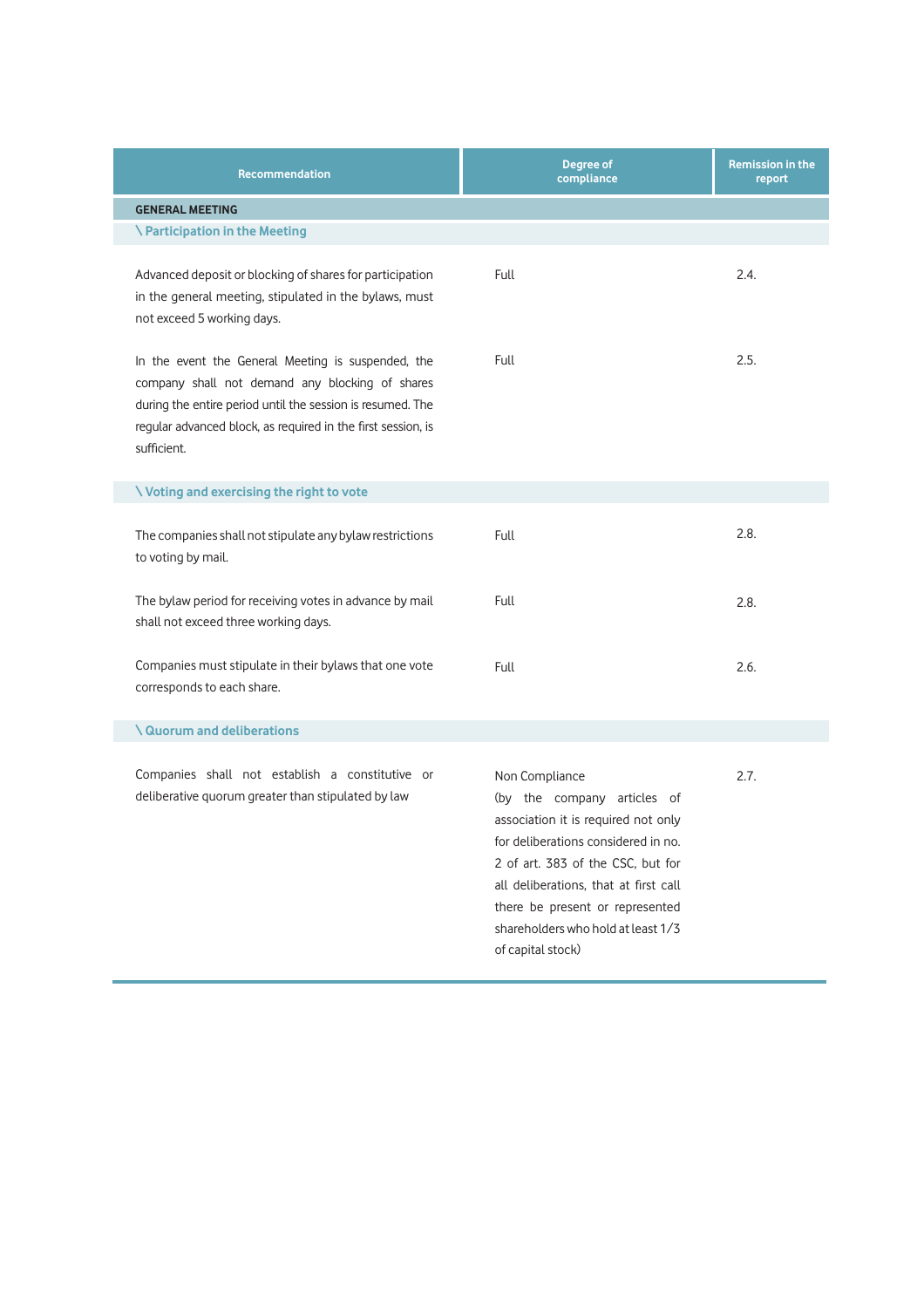| Recommendation                                                                                                                                                                                                                                                                                                                                                                                                                                                                                                                             | Degree of<br>compliance | <b>Remission in the</b><br>report |
|--------------------------------------------------------------------------------------------------------------------------------------------------------------------------------------------------------------------------------------------------------------------------------------------------------------------------------------------------------------------------------------------------------------------------------------------------------------------------------------------------------------------------------------------|-------------------------|-----------------------------------|
| <b>GENERAL MEETING</b>                                                                                                                                                                                                                                                                                                                                                                                                                                                                                                                     |                         |                                   |
| \ Minutes and information on adopted deliberations                                                                                                                                                                                                                                                                                                                                                                                                                                                                                         |                         |                                   |
| The General Meeting minutes must be made available to<br>shareholders on the company's web site within 5 days,<br>even if they do not contain privileged information as per<br>legal terms, and a history of attendance, work orders and<br>deliberations made related to meetings held must be kept<br>on this site for at least the three previous meetings.                                                                                                                                                                             | Full                    |                                   |
| \Measures related to corporate control                                                                                                                                                                                                                                                                                                                                                                                                                                                                                                     |                         |                                   |
| Measures that are adopted with a view to impede the<br>success of a take over must respect the company's interests<br>and those of its shareholders.                                                                                                                                                                                                                                                                                                                                                                                       | Full                    | 2.13.                             |
| Company bylaws that, respecting the principle in the<br>previous line, provide for a limitation in the number of<br>votes that can be held or exercised by a single shareholder,<br>individually or in conjunction with other shareholders, must<br>also stipulate that at least every five years, maintenance or<br>not of this bylaw provision shall be the subject of a General<br>Meeting deliberation - without quorum requirements and<br>that for that deliberation all votes shall be counted without<br>that limitation in place. | Full                    | 2.7.                              |
| Defensive measures shall not be adopted that aim at<br>automatically causing serious erosion of company assets<br>in the case of transition of control or change in the<br>composition of the board of directors, thus jeopardizing<br>the free transmissibility of shares and free consideration<br>by shareholders of the performance of the board of<br>directors.                                                                                                                                                                      | Full                    | 2.13.                             |

Inapa **142**

-

- -

- Report & Accounts 2008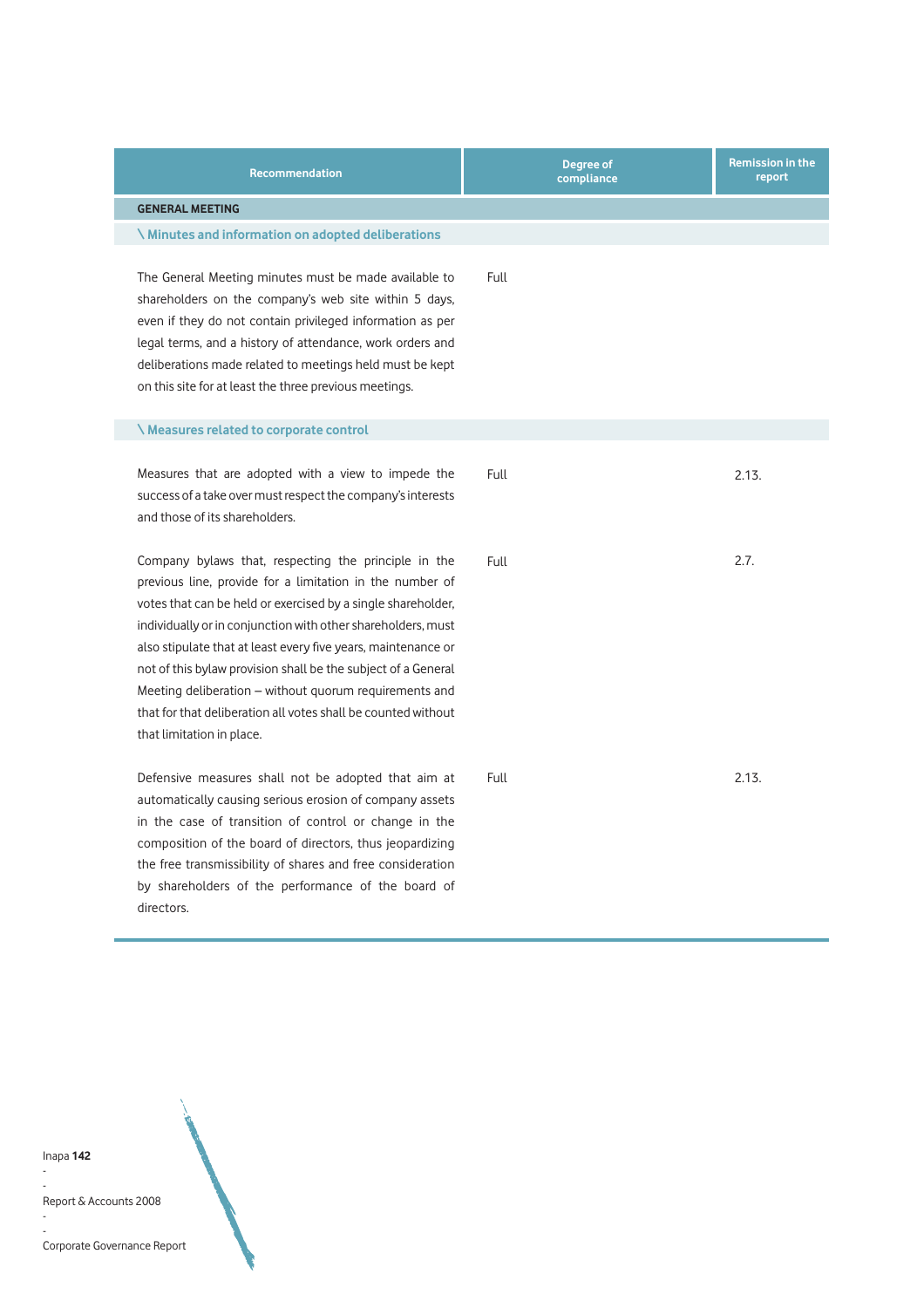| Recommendation                                                                                                                                                                                                                                                                | Degree of<br>compliance | <b>Remission in the</b><br>report |
|-------------------------------------------------------------------------------------------------------------------------------------------------------------------------------------------------------------------------------------------------------------------------------|-------------------------|-----------------------------------|
| <b>MANAGEMENT AND SUPERVISORY BOARD</b>                                                                                                                                                                                                                                       |                         |                                   |
| <b>General topics</b>                                                                                                                                                                                                                                                         |                         |                                   |
| \ Structure and competence                                                                                                                                                                                                                                                    |                         |                                   |
| The board shall assess the adopted model in its governance<br>report, identifying eventual restrictions to its operation and<br>proposing measures it deems of good repute to overcome<br>them.                                                                               | Full                    | 3.1.                              |
| The companies shall create internal systems of control<br>to effectively detect risks tied to its activities to safeguard<br>its assets and for the transparency of its corporate<br>governance.                                                                              | Full                    | 3.4.                              |
| The mangement and supervisory boards shall have<br>operating regulations, which shall be posted on the<br>company's web site.                                                                                                                                                 | Full                    | 3.6.                              |
| \ Incompatibility and independence                                                                                                                                                                                                                                            |                         |                                   |
| The Board of Directors shall include a number of non-<br>executive members to guarantee the effective capacity of<br>supervision, inspection and assessment of the executive<br>members activity.                                                                             | Full                    | 3.9.                              |
| Among the non-executive directors there shall be an<br>appropriate number of independent directors taking into<br>account the size of the company and its shareholder<br>structure, which shall under no circumstances, be less than<br>1⁄4 of the total number of directors. | Full                    | 3.9.                              |
| <b>\Eligibility and nomination</b>                                                                                                                                                                                                                                            |                         |                                   |
| Consistent with the applicable model, the Chairman<br>of the Supervisory Board, the Audit Commission or the<br>Commission for Financial Matters shall be independent and<br>have the competence needed to exercise the respective<br>functions.                               | Full                    | 3.9.<br>3.10.                     |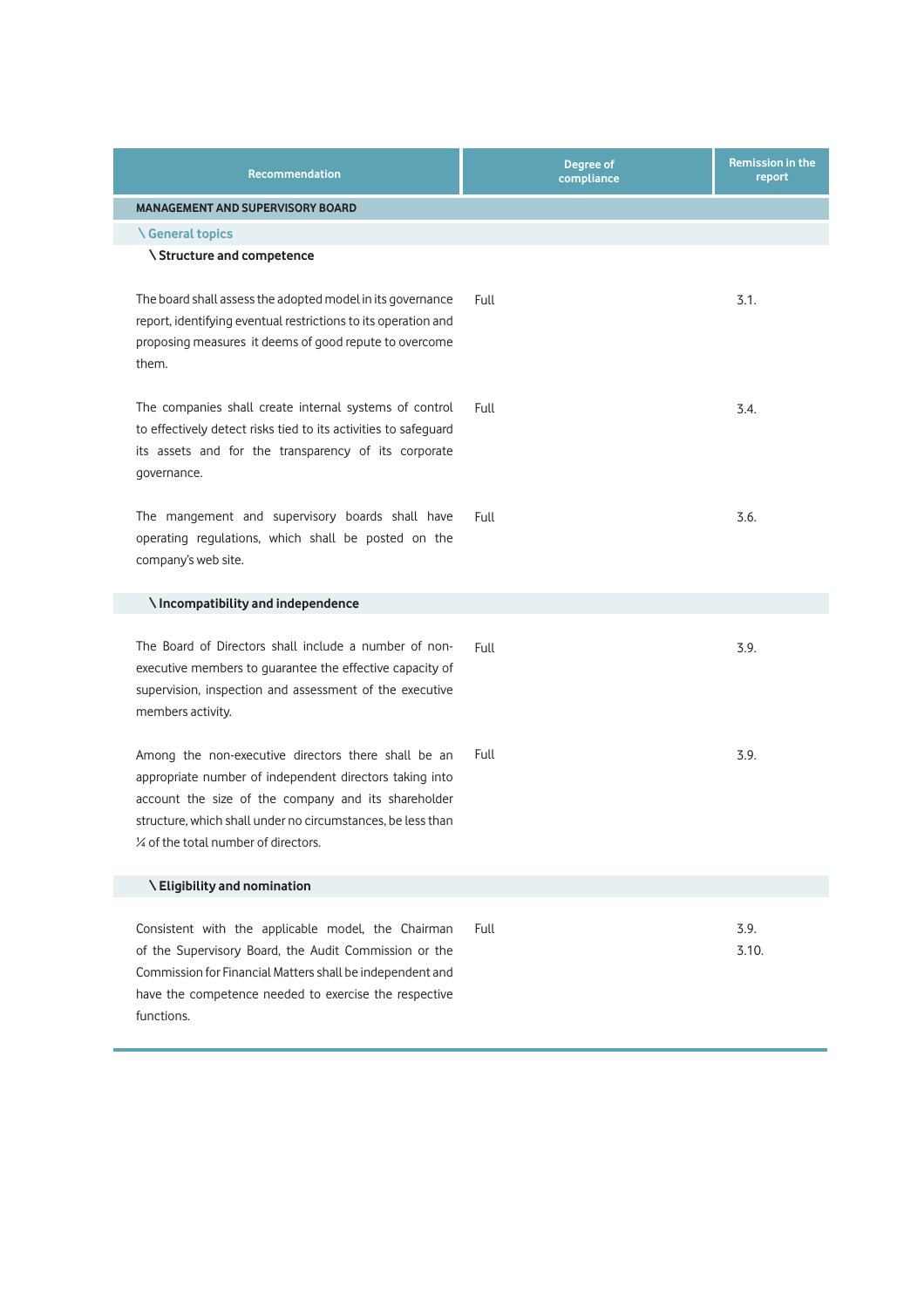| Recommendation                                                                                                                                                                                                                                                      | Degree of<br>compliance | <b>Remission in the</b><br>report |
|---------------------------------------------------------------------------------------------------------------------------------------------------------------------------------------------------------------------------------------------------------------------|-------------------------|-----------------------------------|
| <b>MANAGEMENT AND SUPERVISORY BOARD</b>                                                                                                                                                                                                                             |                         |                                   |
| <b><i><u>Seneral topics</u></i></b>                                                                                                                                                                                                                                 |                         |                                   |
| \ Policy for communicating irregularities                                                                                                                                                                                                                           |                         |                                   |
| The company shall adopt a policy for communicating<br>irregularities that may allegedly occur within it, with the<br>following elements:                                                                                                                            | Full                    | 3.22.                             |
| . Indication of the means through which the<br>communication of irregular practices can be done<br>internally, including people with the authority to<br>receive the communications;                                                                                | Full                    |                                   |
| . Indication of the treatment to be given to the<br>communications, including confidential treatment, if<br>so intended by the deponent.                                                                                                                            | Full                    |                                   |
| The general lines of this policy shall be disclosed in the<br>corporate governance report.                                                                                                                                                                          | Full                    | 3.22.                             |
| <b>\Remuneration</b>                                                                                                                                                                                                                                                |                         |                                   |
| The remuneration of board members shall be structured to<br>permit the alignment of their interests with the company's<br>interests. In this context:                                                                                                               | Full                    | 3.18.                             |
| $\bullet$ (i) The remuneration of directors who exercise executive<br>functions should include a component based on<br>performance, and should thus take into account the<br>performance evaluation periodically conducted by the<br>competent board or commission; |                         |                                   |
| · (ii) The variable component shall be consistent with a<br>maximization of the company's long-term performance<br>and dependent on the sustainability of the performance<br>variables adopted;                                                                     |                         |                                   |
| · (iii) When this does not directly result from a legal<br>imposition, remuneration of non-executive board<br>members shall exclusively consist of a fixed sum.                                                                                                     |                         |                                   |

- - Report & Accounts 2008

Inapa **144**

-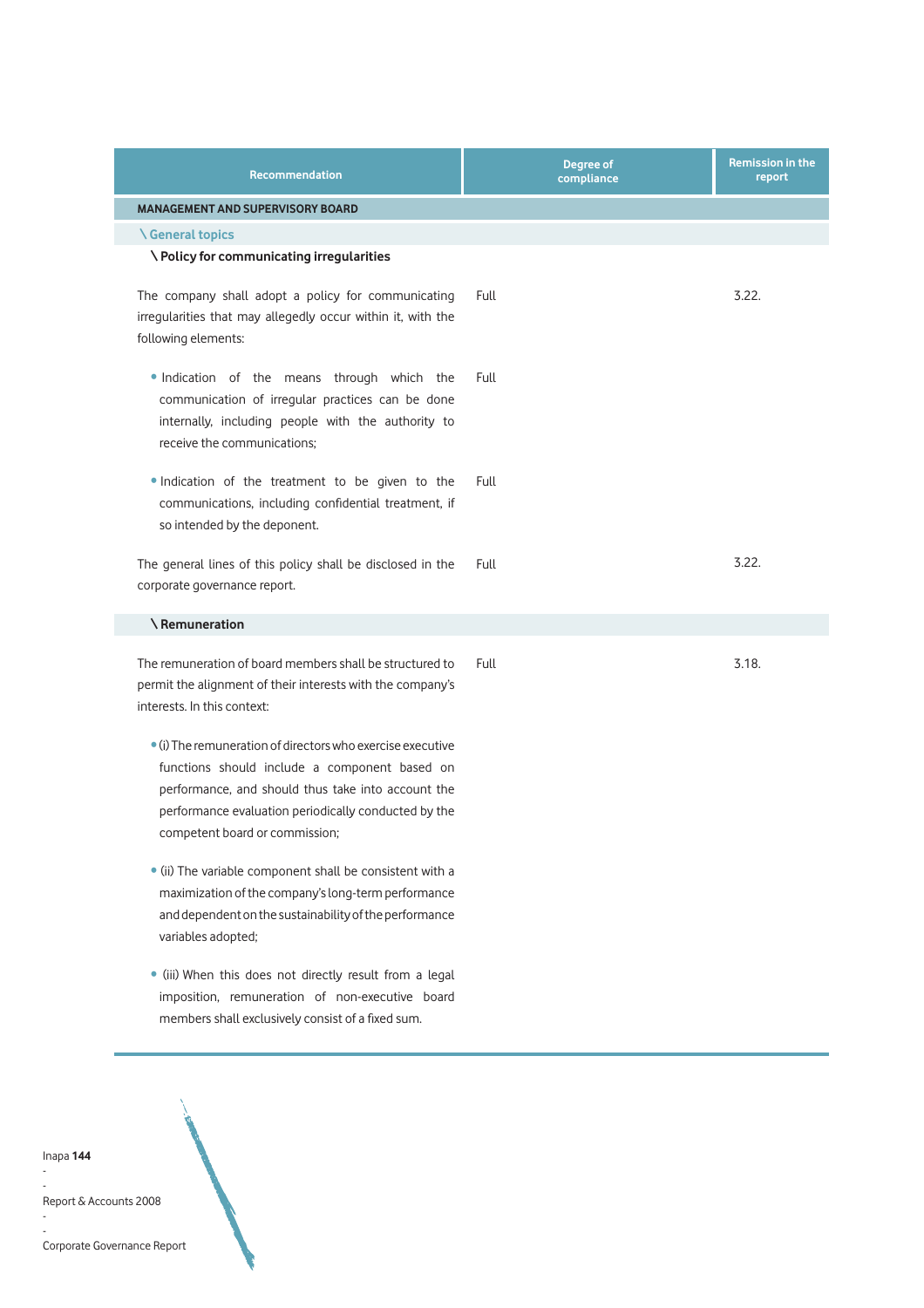|  |  | <b>Recommendation</b> |  |  |  |  |
|--|--|-----------------------|--|--|--|--|
|  |  |                       |  |  |  |  |

**compliance Recommendation**

**Remission in the report**

## **MANAGEMENT AND SUPERVISORY BOARD**

#### **\ General topics**

#### **\ Remuneration**

The Commission on Remunerations and the board of directors shall submit a declaration on the remuneration policy for the management and supervisory boards as well as the other directors as per no. 3 of art. 248-B of the CVM for appreciation by the annual shareholders' general meeting. In this context, the criteria and the main parameters proposed for assessing performance shall be specifically explicated to the shareholders to determine the variable component, whether dealing with share premiums, stock options, annual bonuses or other components.

At least one representative of the commission on remunerations shall be present at the annual general meeting of shareholders.

The proposal related to the approval of stock allocation plans and/or stock option plans or based on variations in share prices for members of the management and supervisory boards and other directors must be submitted to the General Meeting as per no. 3 of art. 248-B of the CVM. The proposal shall contain all the elements needed for a correct assessment of the plan. The proposal shall be accompanied by the plan regulations, or if it has yet to be prepared, the conditions which it shall obey. Likewise, the main characteristics of the retirement benefit system enjoyed by the members of the board of directors and supervisory boards and other directors must be approved at the General Meeting as per no. 3 of art. 248-B of the CVM.

Remuneration of board of directors and supervisory board members shall be the object of annual disclosure in individual terms, distinguishing, whenever the case, the different components received in terms of fixed remuneration and variable remuneration, as well as remuneration received at other Group companies or companies controlled by qualified shareholders.

#### Non-compliance

3.19.

3.20.

#### Not applicable

Full

(the company does not have any stock allocation and/or stock option plan or one based on variations in share prices in force. Nor does it have any retirement benefit system enjoyed by board of directors and supervisory board members and other directors in force. )

Non-compliance

3.20.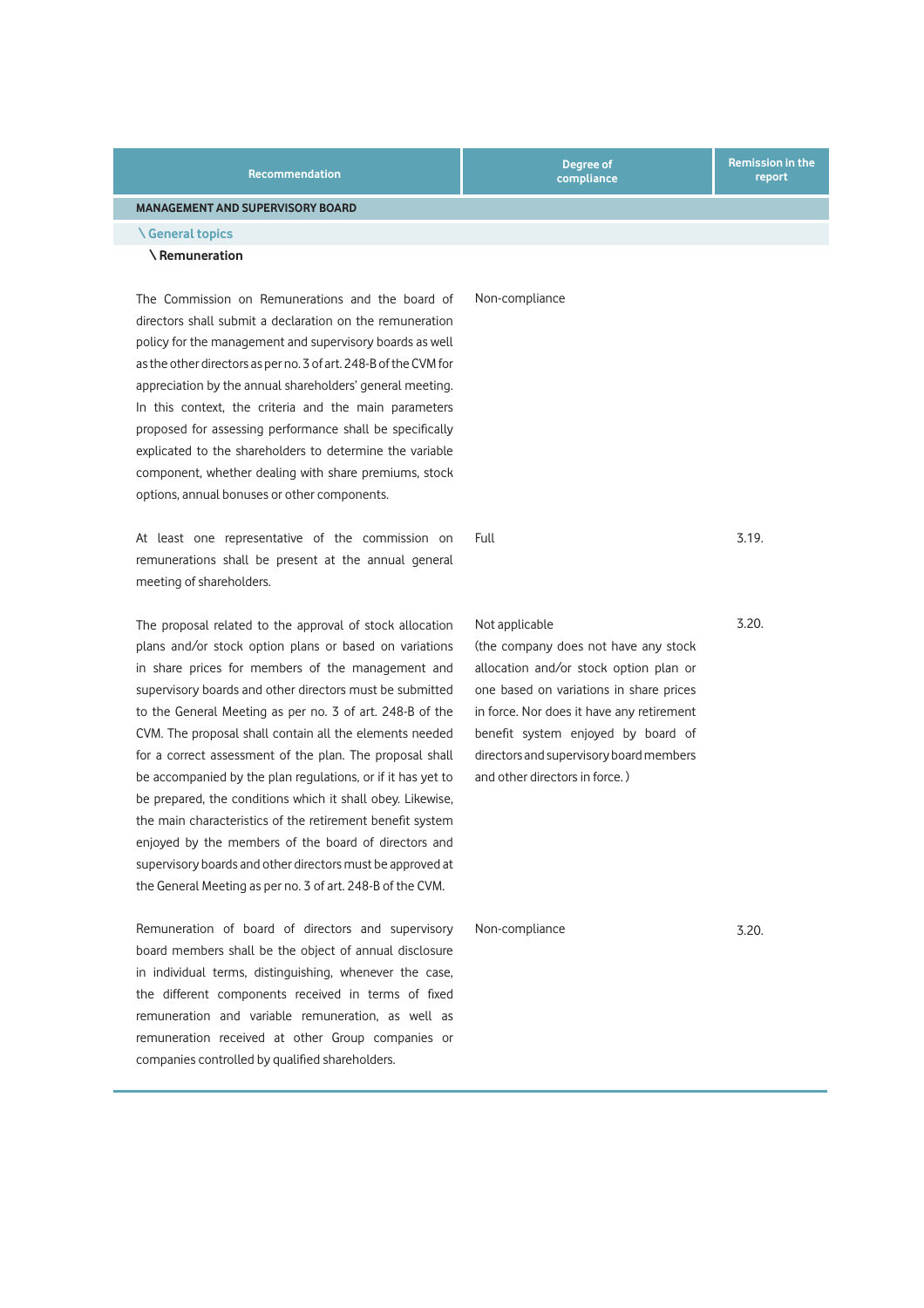| Recommendation                                                                                                                                                                                                                                                                                                                                                                                           | Degree of<br>compliance                                                                                                          | <b>Remission in the</b><br>report |
|----------------------------------------------------------------------------------------------------------------------------------------------------------------------------------------------------------------------------------------------------------------------------------------------------------------------------------------------------------------------------------------------------------|----------------------------------------------------------------------------------------------------------------------------------|-----------------------------------|
| <b>MANAGEMENT AND SUPERVISORY BOARD</b>                                                                                                                                                                                                                                                                                                                                                                  |                                                                                                                                  |                                   |
| <b>Soard of Directors</b>                                                                                                                                                                                                                                                                                                                                                                                |                                                                                                                                  |                                   |
| Within the limits established by law for each board of<br>directors and supervisory board structures, and unless due<br>to the reduced size of the company, the Board of Directors<br>shall delegate everyday management of the company,<br>and the competences delegated shall be identified in the<br>annual corporate governance report.                                                              | Full                                                                                                                             | 3.3.                              |
| The Board of Directors shall ensure that the company<br>operates in a manner consistent with its objectives, and<br>shall not delegate its competence, namely with regard to<br>(i) defining the company's general strategy and policies,<br>(ii) defining the group's corporate structure, (iii) decisions<br>that should be considered strategic due to their sum, risk or<br>special characteristics. | Full                                                                                                                             | 3.3.                              |
| If the Chairman of the Board of Directors exercises executive<br>functions, the Board of Directors shall seek efficient<br>mechanisms to coordinate the work of non-executive<br>members that specifically ensure they can decide in an<br>independent and informed manner, and these mechanisms<br>shall be duly explained to the shareholders within the<br>scope of the corporate governance report.  | Full<br>(The Chairman of the Board of Directors<br>does not exercise executive functions.)                                       | 3.3.                              |
| The annual management report shall include a description<br>of the activity carried out by non-executive directors,<br>namely referring to possible restrictions observed.                                                                                                                                                                                                                               | Full                                                                                                                             |                                   |
| The board shall promote a rotation of the director who is<br>chief financial officer after two terms at least.                                                                                                                                                                                                                                                                                           | <b>Full</b><br>(The director of the board who is chief<br>financial officer is about to complete his<br>first term as director.) |                                   |

#### Inapa **146** -

- -

#### - Report & Accounts 2008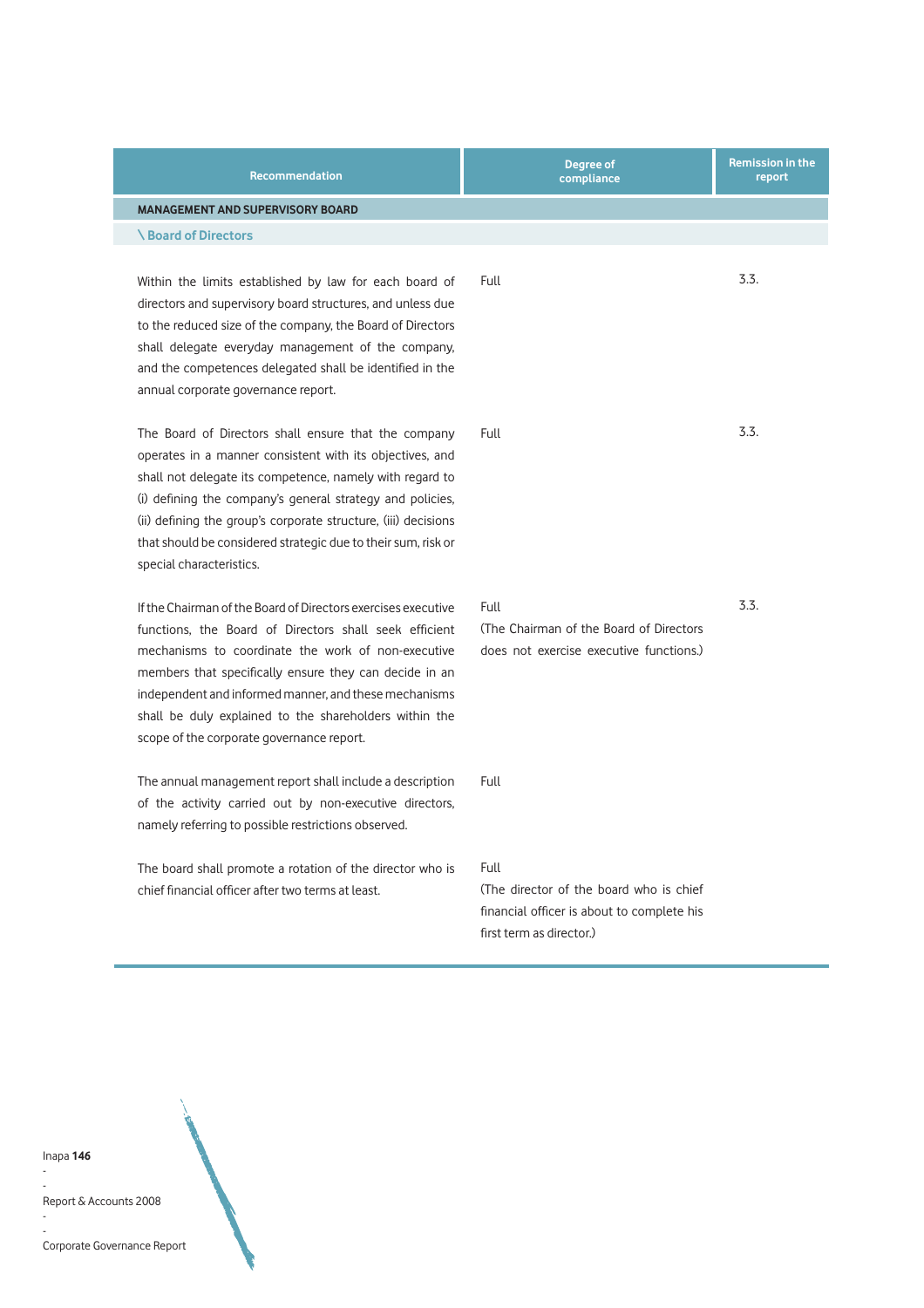| <b>Recommendation</b>                                                                                                                                                                                                                                                                                                                                                                                                                                                                                                                                   | Degree of<br>compliance                                                                                  | <b>Remission in the</b><br>report |
|---------------------------------------------------------------------------------------------------------------------------------------------------------------------------------------------------------------------------------------------------------------------------------------------------------------------------------------------------------------------------------------------------------------------------------------------------------------------------------------------------------------------------------------------------------|----------------------------------------------------------------------------------------------------------|-----------------------------------|
| <b>MANAGEMENT AND SUPERVISORY BOARD</b>                                                                                                                                                                                                                                                                                                                                                                                                                                                                                                                 |                                                                                                          |                                   |
| \ Managing Director, Executive Commission and<br><b>Executive Board of Directors</b>                                                                                                                                                                                                                                                                                                                                                                                                                                                                    |                                                                                                          |                                   |
| The directors who exercise executive functions, when<br>requested by other corporate body members, shall provide<br>the information requested in a timely and appropriate<br>manner.                                                                                                                                                                                                                                                                                                                                                                    | Full                                                                                                     |                                   |
| The Chairman of the Executive Commission shall send<br>the calls and minutes for the respective meetings to the<br>chairman of the Board of Directors, and when applicable,<br>to the Chairman of the Supervisory Board or the Audit<br>Commission, respectively.                                                                                                                                                                                                                                                                                       | <b>Full</b>                                                                                              |                                   |
| The Chairman of the Executive Board of Directors shall send<br>the calls and minutes for the respective meetings to the<br>chairman of the Chairman of the General and Supervisory<br>Board and the Chairman of the Commission for Financial<br>Matters.                                                                                                                                                                                                                                                                                                | Not applicable<br>(the administrative structure is the Board<br>of Directors with the Audit Commission.) |                                   |
| \ General and Supervisory Board, Commission for<br><b>Financial Matters, Audit Commission and</b><br><b>Supervisory Board</b>                                                                                                                                                                                                                                                                                                                                                                                                                           |                                                                                                          |                                   |
| Besides complying with supervisory functions entrusted<br>to it, the General and Supervisory Board shall play an<br>advisory role, continuously monitoring and assessing<br>corporate management on the part of the Executive Board<br>of Directors.<br>The matters on which the General and Supervisory Board<br>should opine include (i) defining the company's strategy<br>and general policies, (ii) the Group's corporate structure<br>and (iii) decisions that should be considered strategic due<br>to the sum, risk or special characteristics. | Not applicable<br>(the administrative structure is the Board<br>of Directors with the Audit Commission.) | 3.15.                             |
| Annual reports on the activity carried out by the General<br>and Supervisory Board, the Commission on Financial<br>Matters, the Audit Commission and the Supervisory Board<br>shall be the object of disclosure on the company's web<br>site, along with supplying the annual financial statement                                                                                                                                                                                                                                                       | Full                                                                                                     |                                   |

documents.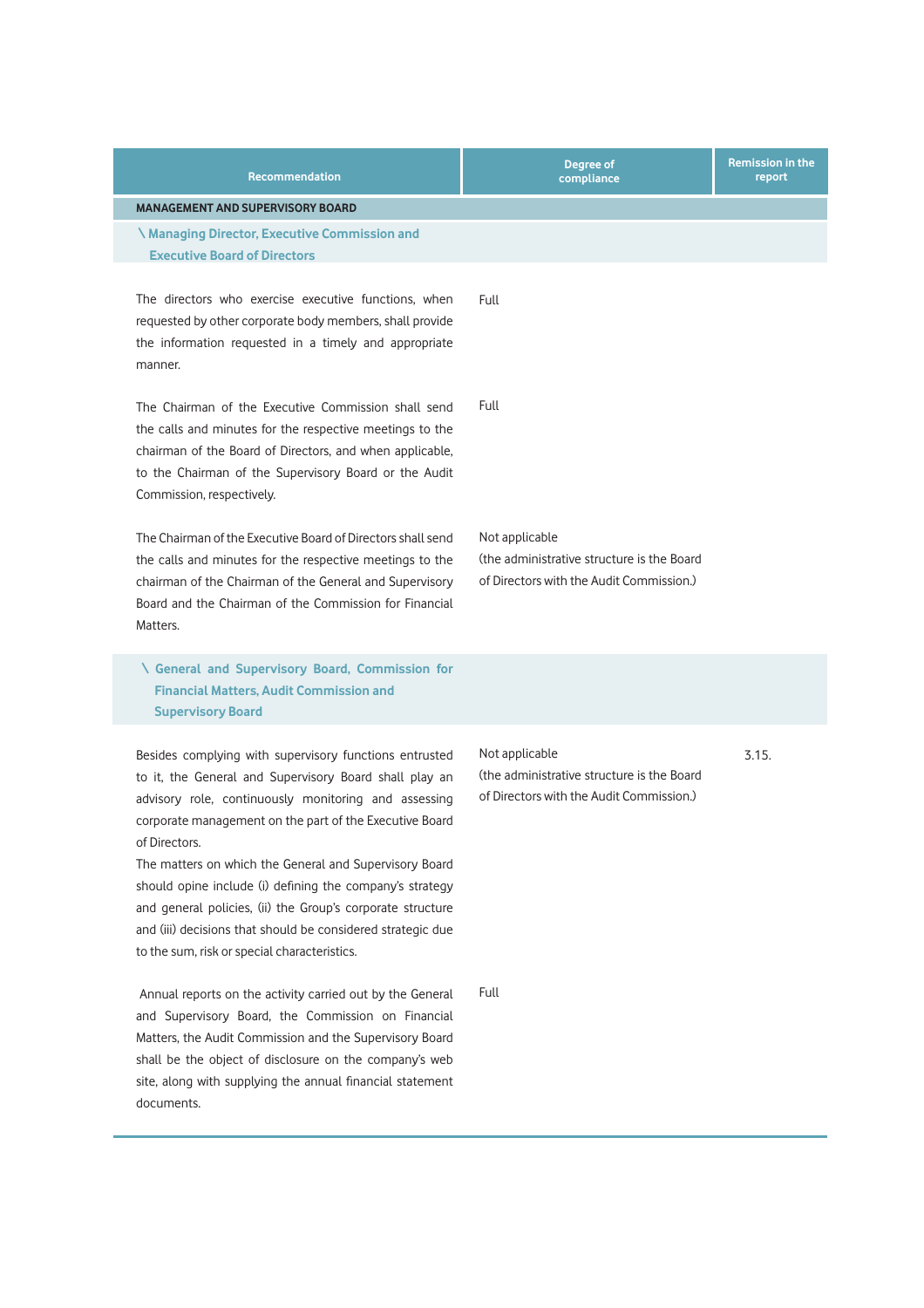| <b>Recommendation</b>                                                                                                              | compliance | report |
|------------------------------------------------------------------------------------------------------------------------------------|------------|--------|
| <b>MANAGEMENT AND SUPERVISORY BOARD</b>                                                                                            |            |        |
| <b>General and Supervisory Board, Commission for</b><br><b>Financial Matters, Audit Commission and</b><br><b>Supervisory Board</b> |            |        |
| Annual reports on the activity carried out by the General                                                                          | Full       |        |

Annual reports on the activity carried out by the General and Supervisory Board, the Commission on Financial Matters, the Audit Commission and the Supervisory Board shall include a description of supervision activity, namely pointing out possible restrictions observed.

The Commission on Financial Matters, Audit Commission and Supervisory Board, according to the applicable model, shall represent the company for all due purposes before the external auditor, and shall be responsible for proposing the provider for these services, the respective remuneration, ensure that suitable conditions for providing the services are guaranteed within the company, as well as being the interlocutor for the company and the first nominee for the respective reports.

The Commission on Financial Matters, Audit Commission and Supervisory Board, according to the applicable model, shall assess the external auditor annually and propose his removal at the General Meeting whenever such is justified.

Full

(With the note that the Audit Commission was only constituted 31 May 2007, at a general meeting that also elected the external auditor, and for this reason it did not propose the provider nor establish the respective remuneration.)

**Degree of** 

Full

3.3.

3.3.

**Remission in the** 

#### Inapa **148**

-

-

- Report & Accounts 2008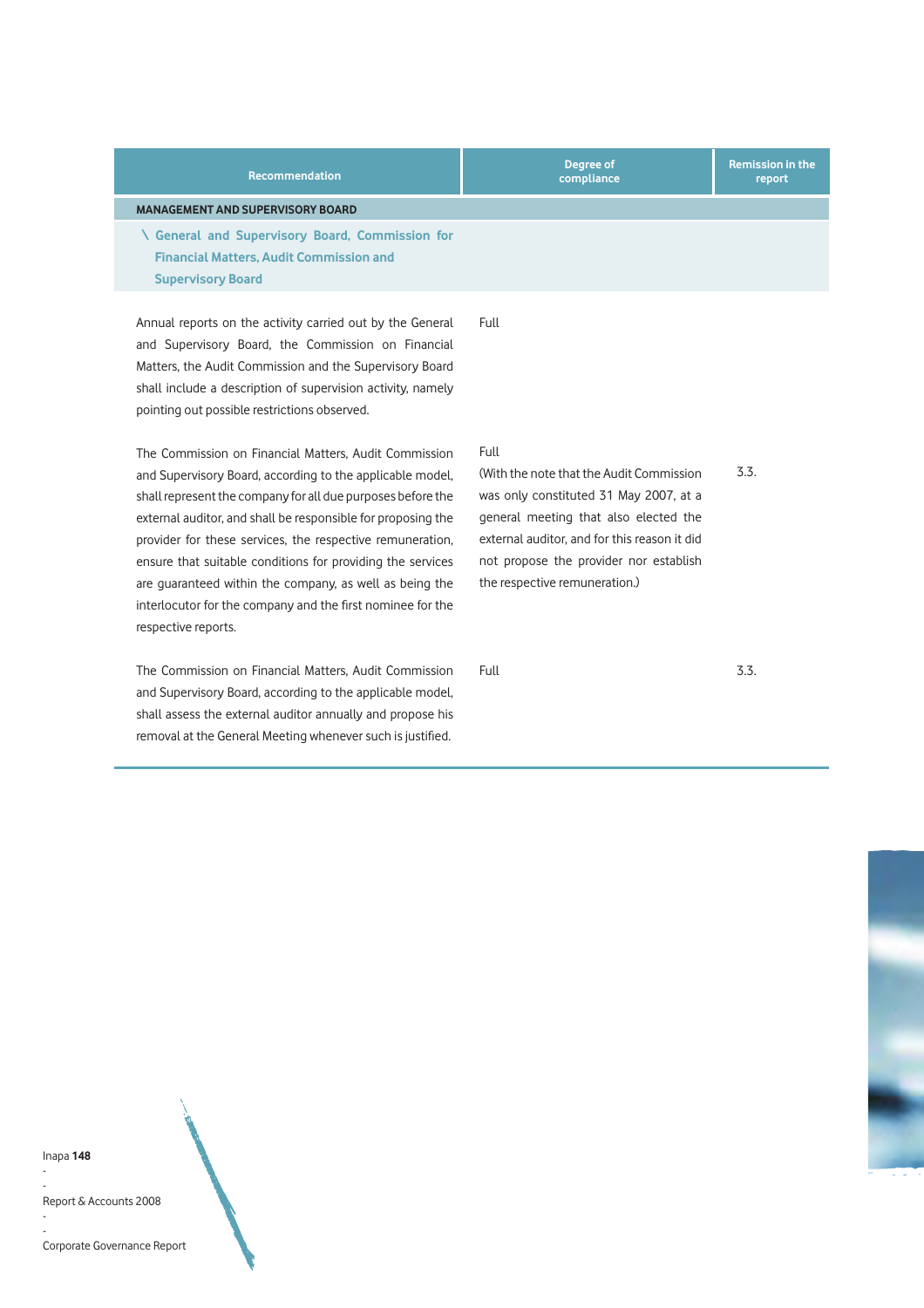| <b>Recommendation</b>                                                                                                                                                                                                                                                                                                                                                                                                                                                                                                                                                            | <b>Degree of</b><br>compliance                                                                                                                                                                                     | <b>Remission in the</b><br>report |
|----------------------------------------------------------------------------------------------------------------------------------------------------------------------------------------------------------------------------------------------------------------------------------------------------------------------------------------------------------------------------------------------------------------------------------------------------------------------------------------------------------------------------------------------------------------------------------|--------------------------------------------------------------------------------------------------------------------------------------------------------------------------------------------------------------------|-----------------------------------|
| <b>MANAGEMENT AND SUPERVISORY BOARD</b>                                                                                                                                                                                                                                                                                                                                                                                                                                                                                                                                          |                                                                                                                                                                                                                    |                                   |
| <b>Specialized Commissions</b>                                                                                                                                                                                                                                                                                                                                                                                                                                                                                                                                                   |                                                                                                                                                                                                                    |                                   |
| Unless due to the reduced size of the company, the Board of<br>Directors and the General and Supervisory Board, according<br>to the adopted model, shall create any commissions that<br>maybenecessary to (i) ensure a competent and independent<br>assessment of executive director performance, as well as<br>an assessment of their own overall performance and that<br>of the various commissions, (ii) reflect on the governance<br>system adopted, check its effectiveness and propose which<br>measures to take to the competent entities, aimed at their<br>improvement. | Not applicable<br>(in compliance with company size, its<br>Board of Directors and the functions<br>performed by the Audit Commission,<br>there is no justification to create any of<br>the mentioned commissions.) | 3.2.                              |
| Members of the commission on remunerations or its<br>equivalent shall be independent in relation to the members<br>of the board.                                                                                                                                                                                                                                                                                                                                                                                                                                                 | Full                                                                                                                                                                                                               | 3.19.                             |
| Every commission shall take minutes of the meetings<br>held.                                                                                                                                                                                                                                                                                                                                                                                                                                                                                                                     | Not applicable<br>(there are no specialized commissions<br>within the scope of the Board of<br>Directors).                                                                                                         | 3.2.                              |

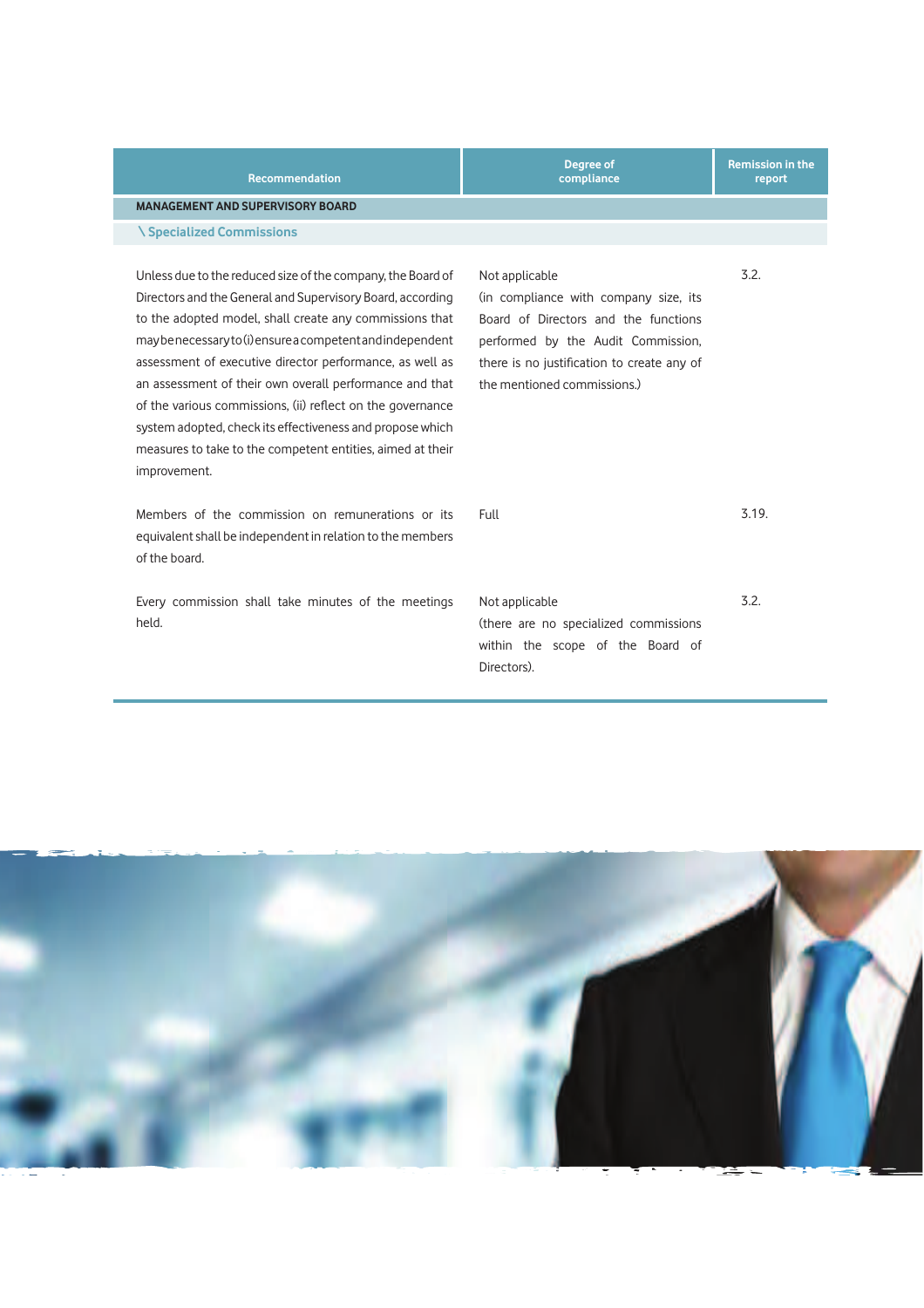| Recomendação                                                                                                                                                                                                                                                                           | <b>Grau de</b><br>cumprimento | Remissão no<br>relatório |
|----------------------------------------------------------------------------------------------------------------------------------------------------------------------------------------------------------------------------------------------------------------------------------------|-------------------------------|--------------------------|
| <b>INFORMATION AND AUDITING</b>                                                                                                                                                                                                                                                        |                               |                          |
| <b>\General Information Duties</b>                                                                                                                                                                                                                                                     |                               |                          |
| The companies shall ensure the existence of permanent<br>contact with the market, respecting the principle of<br>shareholder equality and preventing asymmetry in access<br>to information on the part of investors. For such, the<br>company shall have an investor relations office. | Full                          | 4.12.                    |
| The following information available on the web site<br>must be disclosed in English:                                                                                                                                                                                                   | Full                          |                          |
| . The firm, the type of publicly held company, head<br>quarters and other elements mentioned in art. 171 of<br>the Commercial Code;<br>• Bylaws;                                                                                                                                       |                               |                          |
| • Identity of the heads of corporate bodies and the<br>representative for market relations;                                                                                                                                                                                            |                               |                          |
| • Investor Relations Office, respective functions and<br>means of access:                                                                                                                                                                                                              |                               |                          |
| • Rendering of accounting documents;                                                                                                                                                                                                                                                   |                               |                          |
| • Semestral calendar of corporate events;                                                                                                                                                                                                                                              |                               |                          |
| Proposals presented for discussion and voting at the<br>$\bullet$<br>General Meeting:                                                                                                                                                                                                  |                               |                          |

Calls for holding a General Meeting.

ī í

## Inapa **150**

-

- Report & Accounts 2008

- -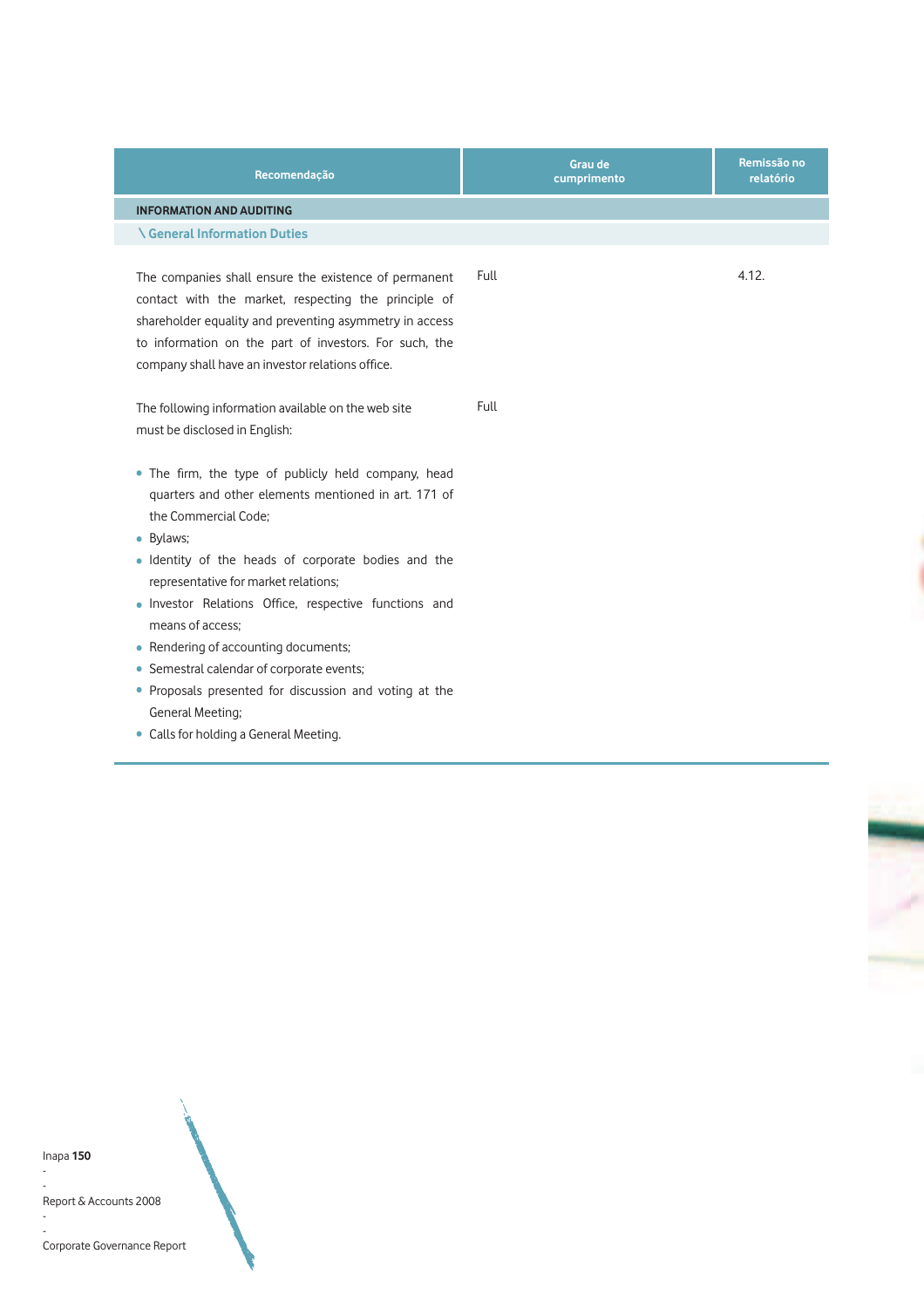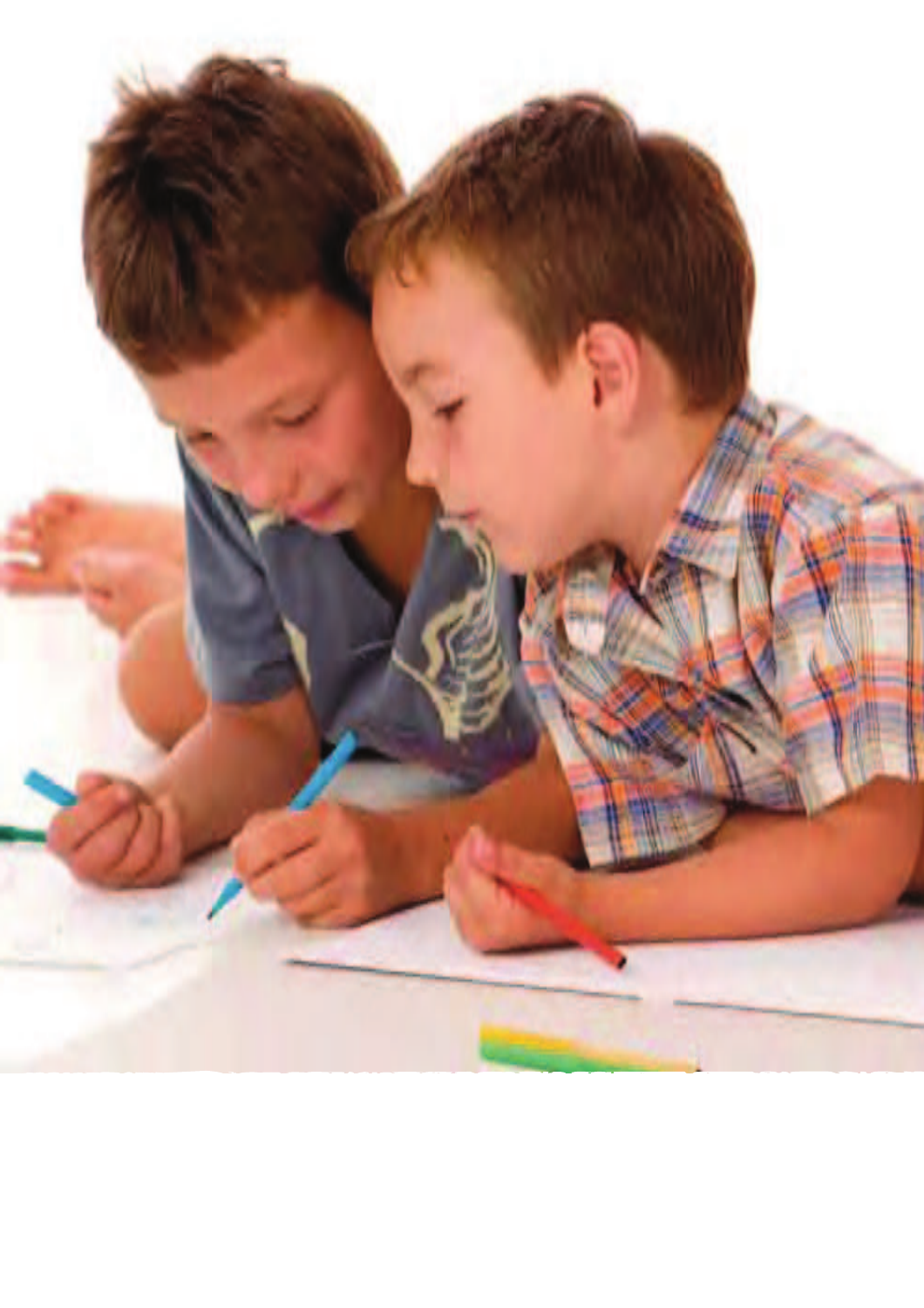## 0.2**\ GENERAL MEETING**

## **2.1. Members of the General Meeting**

The composition of the current General Meeting Board is as follows:

**Dr. João Vieira de Almeida** - President **Dr.ª Sofia Barata** - Secretary

#### **2.2. Start and finish dates of the respective mandates**

The members of the General Meeting Board were elected by the shareholders at the meeting on 31 May 2007 for the threeyear period ending 31 December 2009.

## **2.3. Remuneration of the Chairman of the General Meeting Board**

By deliberation of the Commission on Remunerations on 21 May 2008, remuneration for the Chairman of the General Assembly Board was set at € 5,000.00 (five thousand Euros) for every meeting over which he presides.

## **2.4. Prior notice for deposit or blocking of shares for participation at the General Meeting**

The n<sup>o</sup>. 1 of art. 13 of the bylaws stipulates that "those shareholders who at least since the fifth working day prior to the date of the General Meeting own shares shall have the right to vote, and for such, they shall place the shares in their name in the share registration log, when nominal, or when to the bearer, safeguard them in company safes or deposit them in credit institutions or an entity that by law is equipped for such a purpose, five days in advance, and inform the Chairman of the General Meeting Board of said deposit and of the number of shares in this situation up to three days before the meeting in question and maintain this ownership until the date of the General Meeting."

## **2.5. Applicable rules for share-blocking should the General Meeting be suspended.**

The bylaw is remiss in this matter and thus the supplementary precepts of legislation in force apply.

It is in the company's understanding that of the supplementary precepts of legislation in force, that under penalty of creating an unjustified lien against the shareholders, the shares are not subject to blocking for the entire suspension period should be withdrawn, and as a counterpart, by applying what is stipulated in no. 1 of art. 13 of the bylaws, the shareholders shall inform the Chairman of the General Meeting Board at least three working days in advance of the date of starting the work, that their shares have been registered in the shares registration log, when nominal, or when made to the bearer, safeguarded in company safes or deposited in credit institutions or entities that by law are equipped for such purposes, at least five working days prior to the referred to date.

This understanding, when and if necessary, shall be the object of due publication.

#### **2.6. Number of shares that correspond to one vote**

The nº 5 of art. 13 of the articles of association stipulates that "every registered or deposited share as per the terms in no. 1 of this article shall be worth one vote."

## **2.7. The existence of bylaws on exercising voting rights, including constituting or deliberative quorums or systems for equity rights.**

The bylaw provisions for this matter are limited to the stipulations in no. 2 and 3 of art. 17 that respectively project:

. "The General Meeting may function at first call-up when shareholders whose shares correspond to at least one-third of capital stock are present or represented."

Inapa **152**

- -

- -

Report & Accounts 2008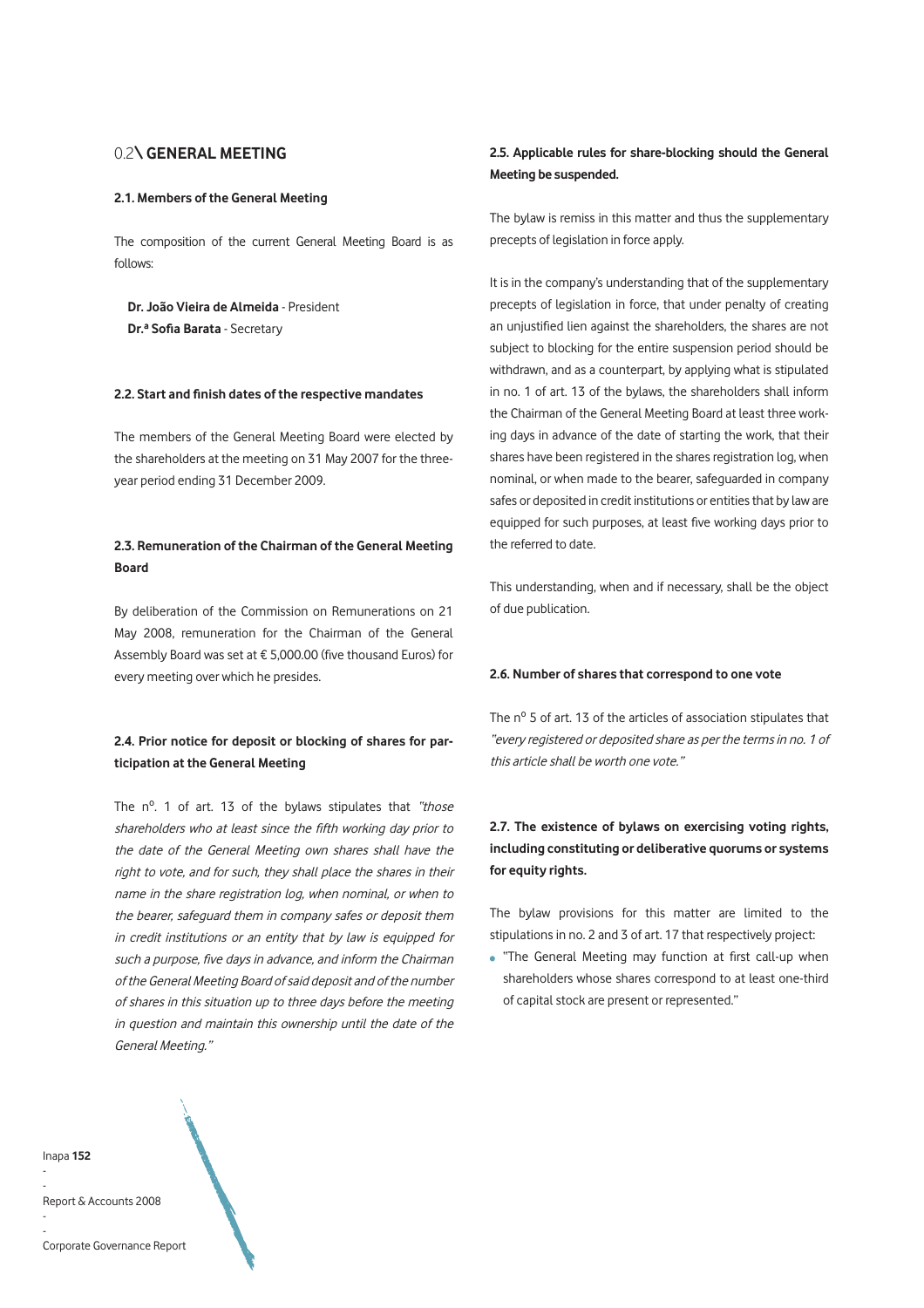"At the second call-up, the General Meeting can function validly regardless of the number of shareholders present or represented and regardless of the sum of capital to which the respective shares correspond."

## **2.8. Bylaws on voting by mail**

The bylaws on voting by mail consist of no. 2, 3 and 4 of art. 13 of the articles of association that respectively project:

- "Shareholders can exercise their right to vote by mail, and for such, they must send the Chairman of the General Meeting Board a registered letter with recorded delivery at least three working days prior to the General Meeting date."
- "Votes by mail count for forming a constituting quorum of the General Meeting, and it is the Chairman's responsibility to verify authenticity and regularity, as well as ensure confidentiality until the time of the vote. Votes by mail shall be revoked in the event that the shareholder or his representative is present at the General Meeting."
- "Votes by mail count as negative votes related to deliberation proposals presented after the date on which these same votes were sent."

## **2.9. Availability of a model format for exercising the right to vote by mail**

The company provides its shareholders a specially prepared model for exercising the right to vote by mail, which is sent whenever requested, and it is also available on the respective web site, in the investors section of the General Meeting chapter

**2.10. Deadline requirement for the receipt of mailed ballots and the date on which the General Meeting is held.**

The bylaw that regulates this matter is found in no. 2 of art. 13 of the articles of association, which stipulates that:

"Shareholders can exercise their right to vote by mail, and for such, they must send the Chairman of the General Meeting Board a registered letter with acknowledge of receipt at least three working days prior to the General Meeting date."

## **2.11. Voting rights via electronic means**

Up to the present moment, it has not been possible to reconcile the concerns with holding the meeting where there are optimal conditions in terms of space, with the technical requirements for electronic voting, and it is worth mentioning that the company has yet to receive any request on the part of its shareholders demonstrating interest in this form of voting.

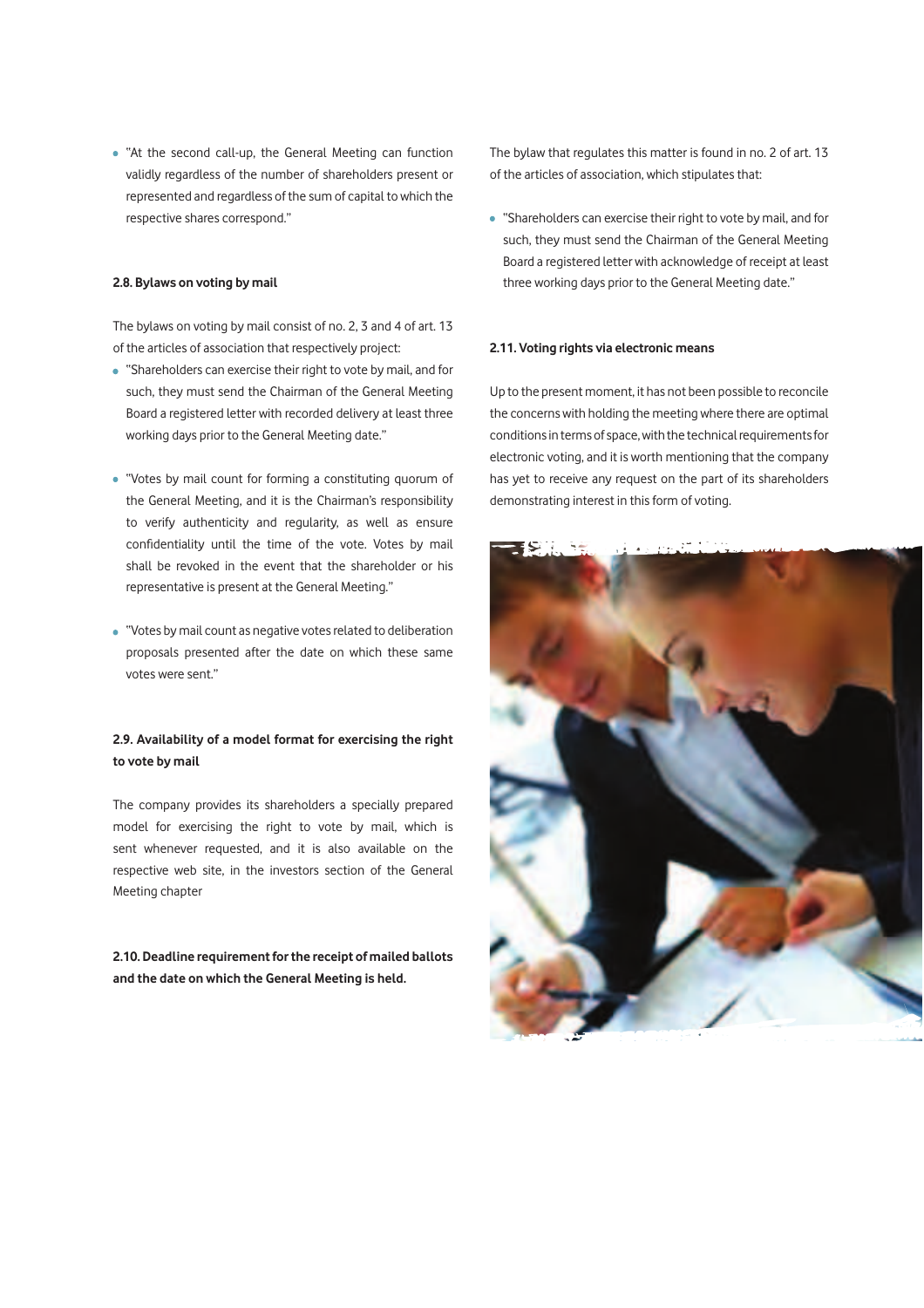**2.12. Intervention by the General Meeting on matters concerning the remuneration policy of the company and the performance assessment of the members of the Board of Directors.**

The allocation and fixation of compensations, whether due monthly or any other period, to members of the Board of Directors are up to a commission comprised of three members especially elected for such by the General Meeting every three years, with re-election permitted one or more times.

The General Meeting is held annually and concomitantly with the appreciation of the annual accounts for assessing the performance of members of the Board of Directors.

The matter is the object of its own special point in the meeting agenda, which is necessarily concluded "by a vote of confidence for all or some of the board of director and supervisory board bodies and their respective members or for the destitution of some or all of them."

**2.13. Defensive measures that are intended to immediately instigate serious asset erosion in cases such as changes in the control or to the composition of the Board of Directors.**

The company has not adopted any measure of this nature.

**2.14. Significant agreements to which the company is a part of and that come into force, are changed or end in cases such as change in company control, as well as related outcome, unless the disclosure of same, due to its nature is highly damaging to the company, and save when the company is specifically obliged to disclose such information by force of legal imperatives.**

The company is not a party in agreements that come into force, are changed or end in cases such as change in company control, when from such there is no loss in guarantees as to the company's capacity to honour its commitments.

**2.15. Agreements between the company and the Board of Directors or Directors, as per no. 3 of art. 248-B of the Securities Code, that provide for compensation if they resign or are made redundant without a valid reason or if their employment ceases following a change in company control.**

The company has no agreements in force with members of its Board of Directors and/or directors that provide for compensation in cases of resignation, redundancy without just cause or if their employment ceases following a change in company control.

## 0.3 **\ MANAGEMENT AND SUPERVISORY BOARDS**

#### **3.1. Composition of corporate bodies**

By deliberation of the General Meeting of 31 May 2007, the company adopted the management and supervisory model considered in item b) of no. 1, art. 278, CSC, which is a Board of Directors including an Audit Commission and a Statutory Auditor.

The aforesaid bodies are comprised as follows:

#### **Board of Directors**

**Vasco Luís Schulthess de Quevedo Pessanha** - Chairman **Jorge Armindo Carvalho Teixeira** - Vice-Chairman José Manuel Félix Morgado Arndt Jost Michael Klippgen Abílio Ramos Marques Pedro Maria Cabral Norton de Matos Emídio de Jesus Maria Paulo Jorge dos Santos Fernandes (a) (a) Renounced to the mandate in February 6th 2009

Inapa **154** Report & Accounts 2008 Corporate Governance Report

- -

- -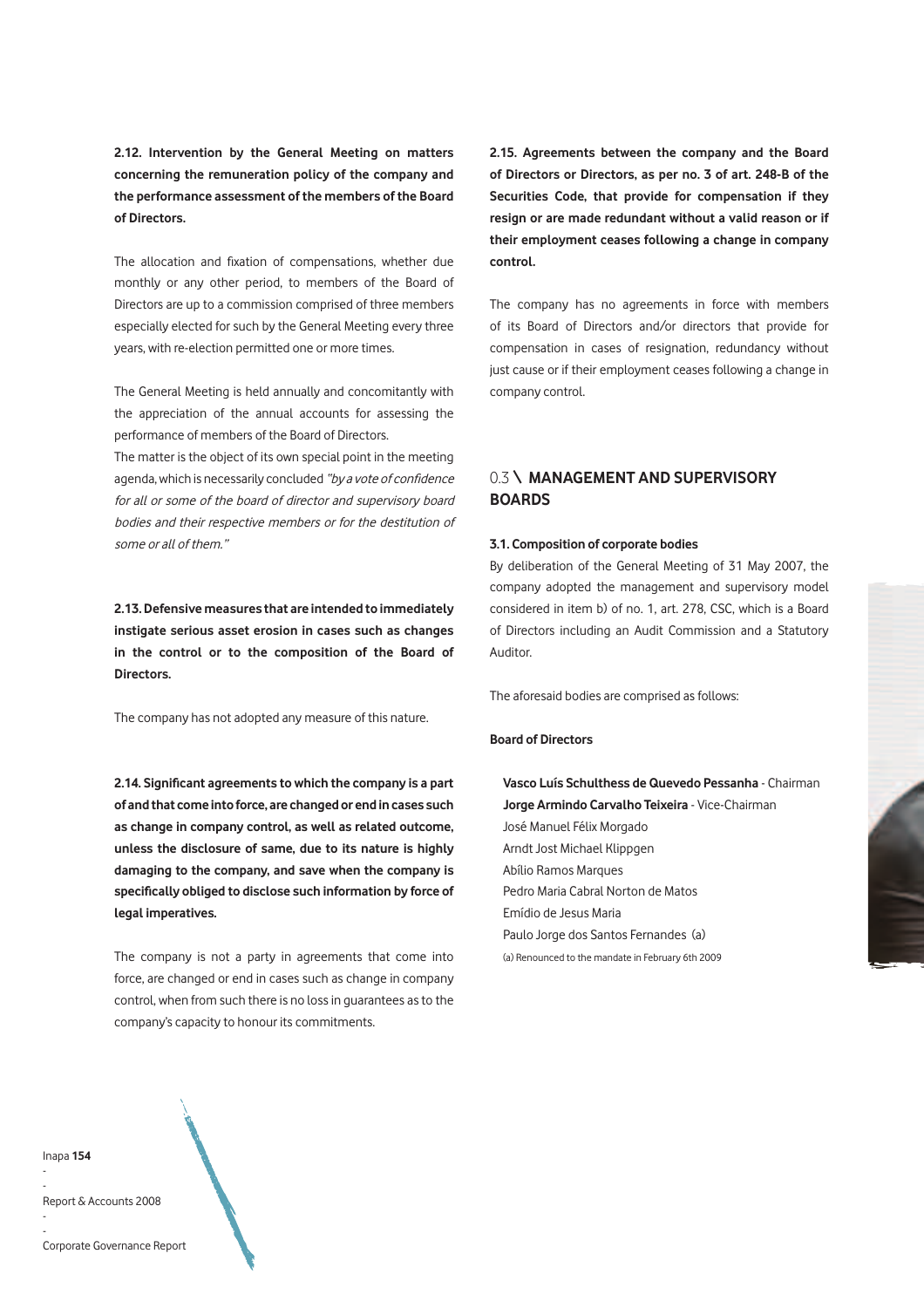## **Executive Board of the Board of Directors**

**José Manuel Félix Morgado -** Chairman Arndt Jost Michael Klippgen

## **Audit Commission**

**Emídio de Jesus Maria** - Chairman Abílio Ramos Marques Pedro Maria Cabral Norton de Matos

## **Statutory Auditor and external auditor**

PriceWaterhouseCoopers & Associados, SROC, Lda represented by: **Ricardo Filipe de Frias Pinheiro** - Roc **José Manuel Henriques Bernardo** - Substitute

After two financial years under this model of governance, it is this body's understanding that it has fully corresponded to the company's needs in terms of management as well as monitoring and appropriate control of its activity on the part of supervisory boards.

No restrictions have been felt resulting from its application that requires the adoption of corrective measures for the adopted model.

**3.2. Identification and composition of other commissions created with responsibilities for the management or supervision of the company**

In compliance with the reduced size of its Board of Directors and the functions performed by the Audit Commission, there is no justification to create any of the mentioned commissions.

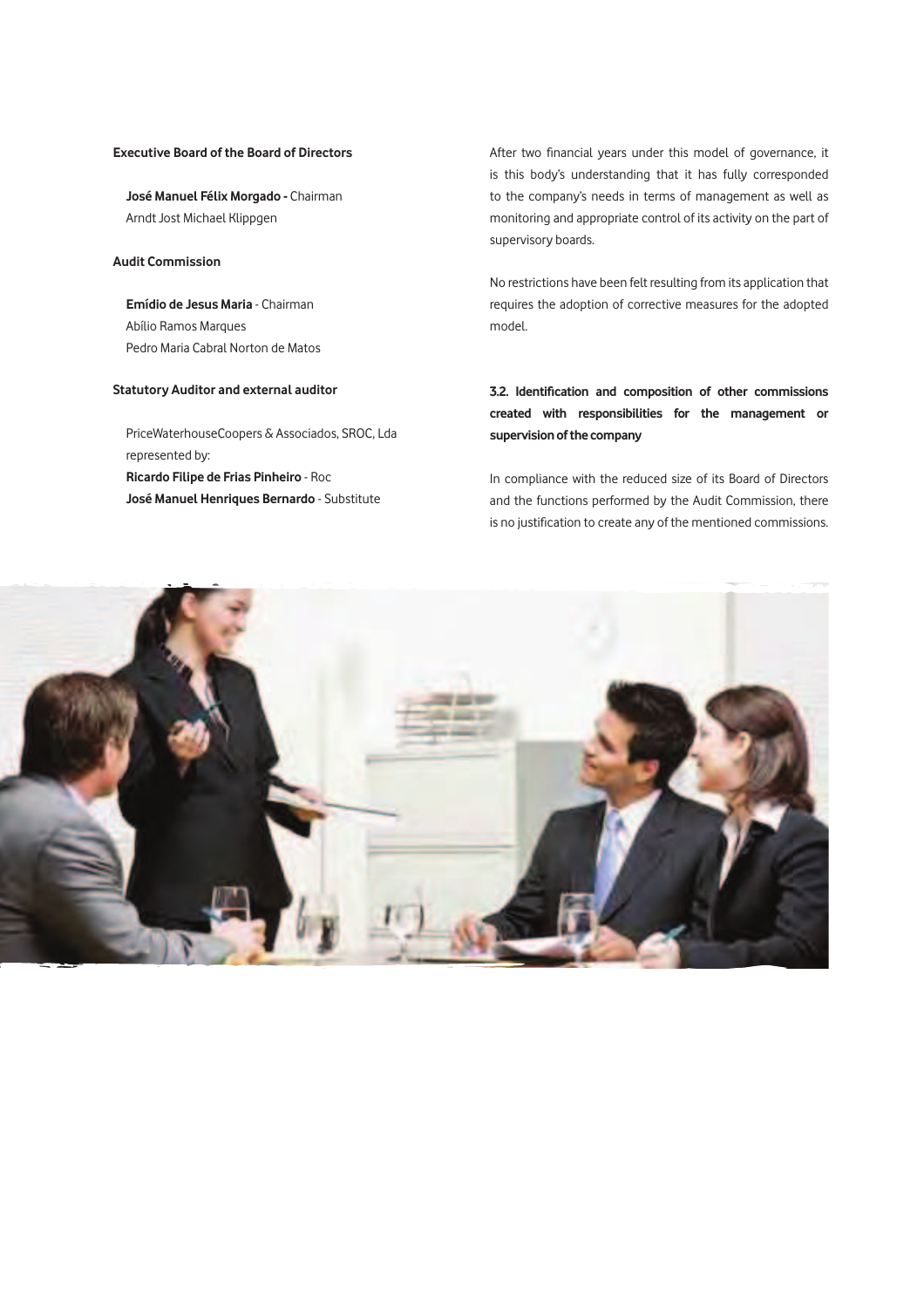**3.3. Organizational or functional charts related to the delegation of responsibilities among the various corporate bodies, commissions and/or departments within the company, including information regarding the scope of delegating responsibilities or distributing duties among the members of the Management or Supervisory Bodies, as well as a list of non-delegable matters.**

![](_page_17_Figure_1.jpeg)

## **\ CORPORATE GOVERNANCE**

In compliance with the deliberation of 29 June 2007 of the Board of Directors, the following responsibilities were delegated to the Executive Committee as per no. 3 and 4 of art. 407 of the Commercial Code, without detriment to the fact that, as per the terms in no. 8 of the same legal precept, the Board of Directors may take measures regarding the same issues:

- Company management;
- Establishment of policy plans, company and Group objectives and strategy, for approval by the Board of Directors;
- Establishment of general lines of internal corporate organization for approval by the Board of Directors;
- Present budgets and mid and long term investment and development plans for approval by the Board of Directors;
- Approval of contracts for purchasing goods and services whose value for each type of goods and service is less than 500,000 Euros;
- Negotiation and signing of short-term financing contracts for the company and affiliates as per the terms and conditions that are most appropriate to defend the interests of the company;
- Negotiation of financing contracts for longer than one year and one day for the company and its affiliates, issuance of bonds and commercial paper programs, however with

![](_page_17_Picture_11.jpeg)

-

-

Report & Accounts 2008 -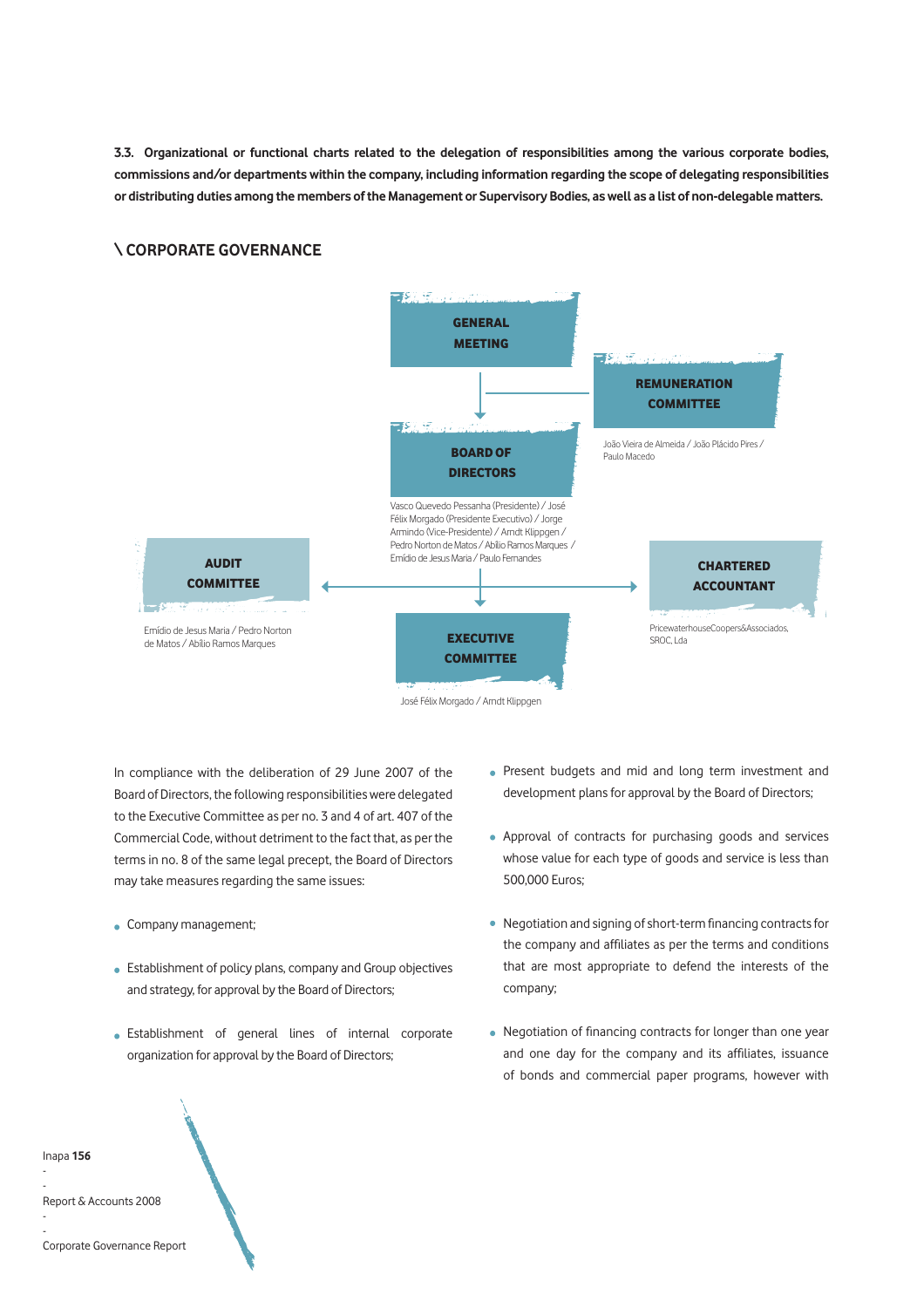- The company's ties to these sorts of operations expressly conditioned upon prior deliberation by the Board of Directors;
- Purchase, sale or general liens on company goods or fixed asset values considered in budgets approved by the Board of Directors;
- Purchase, sale or general liens on company goods or fixed asset values not considered in budgets approved by the Board of Directors up to an individual value of 1.5% of paid-in capital stock, with an annual limit of 5% of the referred to capital;
- Be the lessee or lessor of any building or fraction of property;
- Represent the company in and out of court, active and passively, as well as propose and follow any lawsuits, admit to them or give up on them, come to terms with them or commit to them in arbitration;
- Purchase, sell or charge participations in other companies, so long as the operations in question are included in the approved budget or activity plans and do not exceed, individually € 5,000,000.00, with all others requiring prior deliberation by the Board of Directors;
- Sign, amend and rescind work contracts and exercise disciplinary power over personnel;
- Open, mange and close bank accounts;
- Constitute proxies for the company.

At the said deliberations, the Board of Directors expressly declared the following responsibilities as non-delegable to the Executive Committee:

- Those shown in items a) to m) of art. 406 of the Commercial Code;
- Deliberations on instructions that are binding to affiliate companies;
- Approval of company and affiliate budgets and plans;
- Approval of important investments or divestments at or by affiliates;
- Deliberation on the purchase and sale of majority interests or ownership as well as those subject to a special purchase or sale process as per the CVM;
- Deliberation on split, merger or dissolution operations by affiliates or where it is a stakeholder;

As stipulated in applicable legal provisions and by force of the aforesaid deliberations by the Board of Directors on 29 June 2007, the following responsibilities are especially entrusted to the Audit Commission:

- Supervise company board of directors;
- Monitor observance of law and articles of association;
- Check the good standing of books, accounting records and documents that serve as support;
- Check cash status and the existence of any sort of goods or securities that belong to the company or were received by it as guarantee, deposit or other purpose;
- Check the accuracy of the account documents;
- Check if the accounting policies and the valuation criteria adopted by the company permit the correct assessment of equity and results;
- Prepare an annual report about its supervisory action and give an opinion on the report, accounts and proposals presented by the board;
- Call the General Meeting when the Chairman of the respective Board does not do so, and should;
- Supervise the effectiveness of the risk management system, the internal control system and the internal audit system;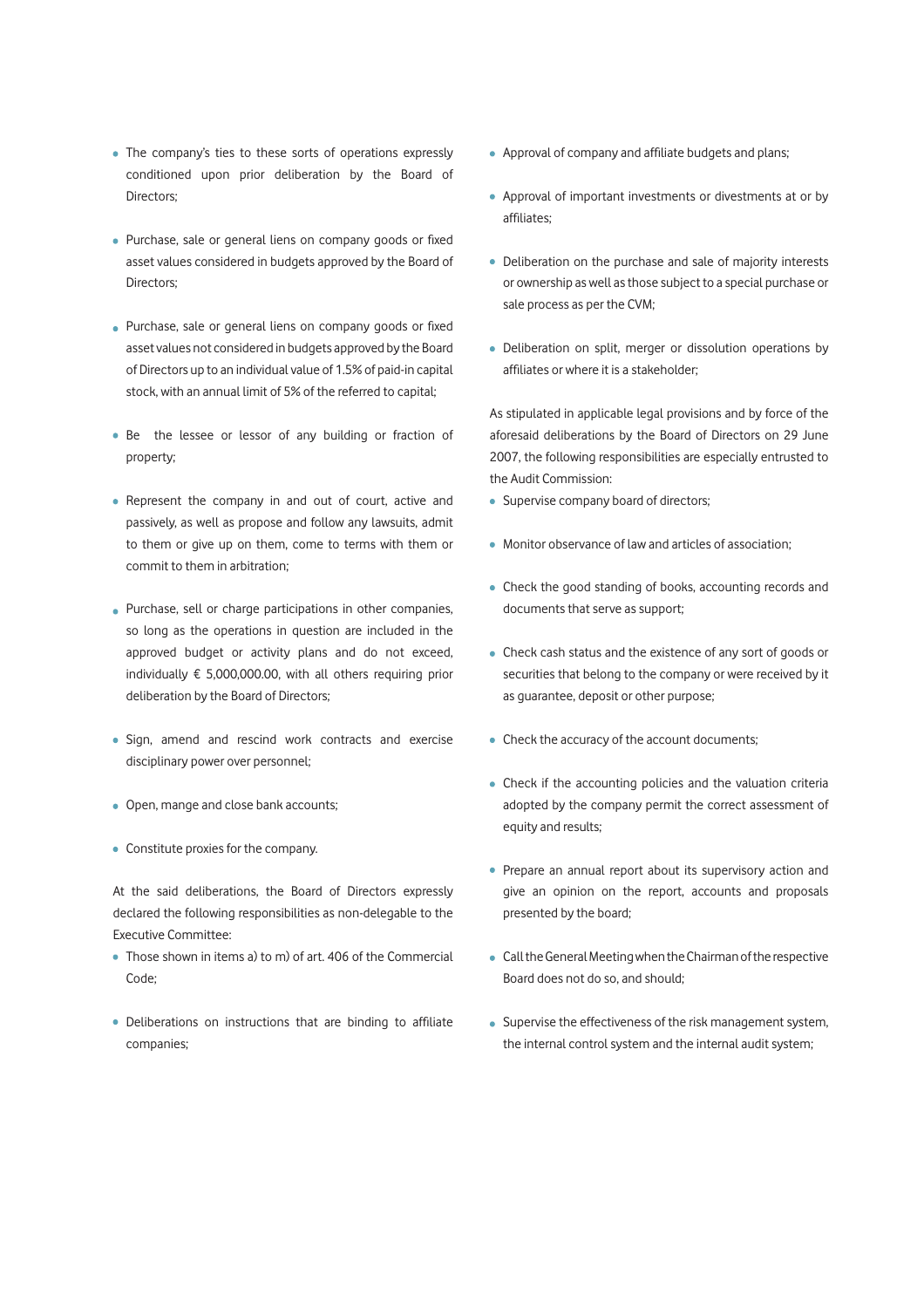- Receive communications of irregularities presented by shareholders, company employees or others;
- Supervise the financial information preparation and disclosure process;
- Propose the nomination of the Statutory Auditor to the General Meeting;
- Supervise the revision of accounts to the company's rendering of account documents;
- Supervise the independence of the Statutory Auditor, namely with regard to providing additional services;
- Inform the Public Prosecutor's Office of wrongful acts it has become aware of and that constitute a public crime;

Contract services by experts to help one or several of its members in exercising their functions.

**3.4. Description of the internal control and risk management systems within the company, namely as regards the financial information disclosure process.**

Whereas the pursuit of commercial activity is shared by the various branches of the Group, it is this company's responsibility, as a whole, to ensure the respective control and management of operational, economic and financial risks.

For such, the company equipped itself with the following structure, considered appropriate for controlling and managing the aforementioned risks:

![](_page_19_Figure_10.jpeg)

## **\ CORPORATE GOVERNANCE**

![](_page_19_Figure_12.jpeg)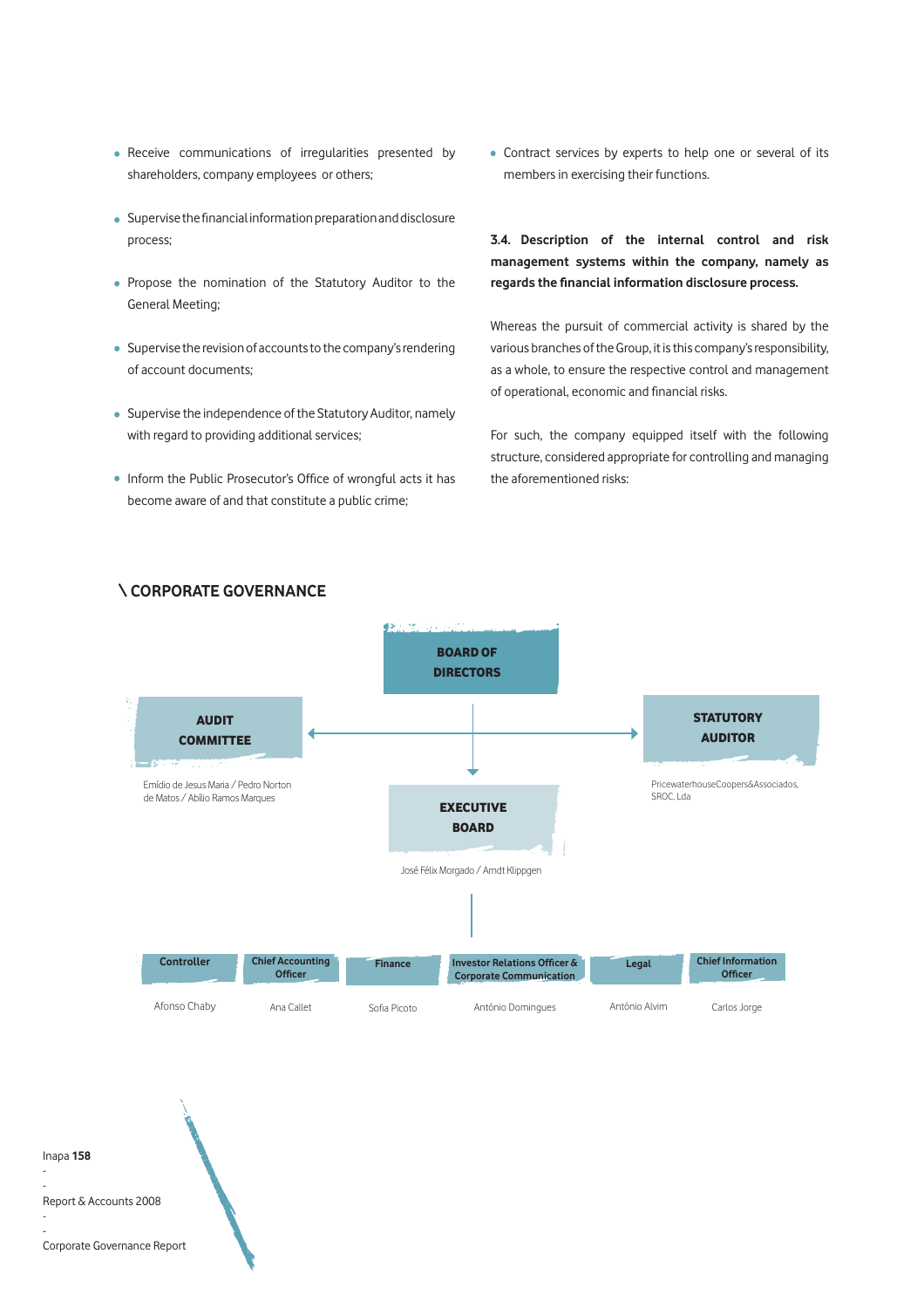Based on this structure, the companies that integrate the group report all information related to commercial activity developed during the period and the evolution of the respective stock on hand, receipts, liabilities and treasury, on a monthly basis, using pre-defined bases or frameworks for the purposes in question.

The information is to be examined closely by the management control, financial and accounting departments.

In this aspect, it is also important to point out that the IT system, reconciles and validates the figures obtained by Group companies.

The activity of the departments in question is in turn controlled by the Board of Director's Executive Committee and subject to analysis by the Board of Directors, the Audit Commission and the Statutory Auditor and the external auditor within the scope of responsibilities that by law and by the bylaws are respectively entrusted unto them.

It is also important to highlight that the management information gathered is also the object of regular analysis, in harmony with the specific provisions, by external auditing services. Full compliance is the object of monitoring by the Board of Director's Audit Commission within the scope of its own responsibilities.

## **3.5. Powers of the Board of Directors, particularly in regard to resolutions on capital increases.**

By force of art. 20 of the bylaws, it is the Board of Directors responsibility to generally exercise the broadest management powers, representing the company in and out of court, actively and passively, as well as practicing all acts towards achieving its corporate objectives, and most especially:

- Install, maintain, transfer or close establishments;
- Set up, maintain, transfer or close offices, branches, agencies or any other form of company representation;
- Purchase, sell and pledge, in any form, its own shares and bonds or other securities of an equal or similar nature;
- Purchase, sell and pledge, in any form, shares, company parts, bonds or other securities of an equal or similar nature of other companies, as well as public debt securities;
- Purchase and sell other goods, as well as pledge them in any form;
- Purchase property, as well as sell it and pledge it by means of any act or contract, even as part of real guarantees, so long as in any case it has obtained a favourable ruling by the supervisory board;
- Admit to, desist from or settle any claims, as well as agree to arbitration;
- Constitute proxy's as per the terms of the law;

Besides the mere responsibility of proposing such to the shareholders gathered at the General Meeting, no powers are currently granted the board of directors to deliberate on any increase in capital.

**3.6. Existence of regulations on the functioning of corporate bodies or any internally defined rules on incompatibility and the maximum number of positions that a member is entitled to hold and the place where these rules may be consulted.**

Besides the norms in the articles of association that refer to the activity of corporate bodies and the regime of incompatibility of its respective members, which shape legislation in force, specific regulations for the functioning of the Board of Directors and the Executive Committee, created within their scope, as well as of the Audit Commission, were approved by deliberation of the Board of Directors on 29 June 2007.

The maximum number of positions that a member is entitled to hold is not the object of a specific stipulation, where the legal and regulatory norms in force are exclusively applicable.

The regulations that manage the corporate bodies could be found in company´s web site, www.inapa.pt.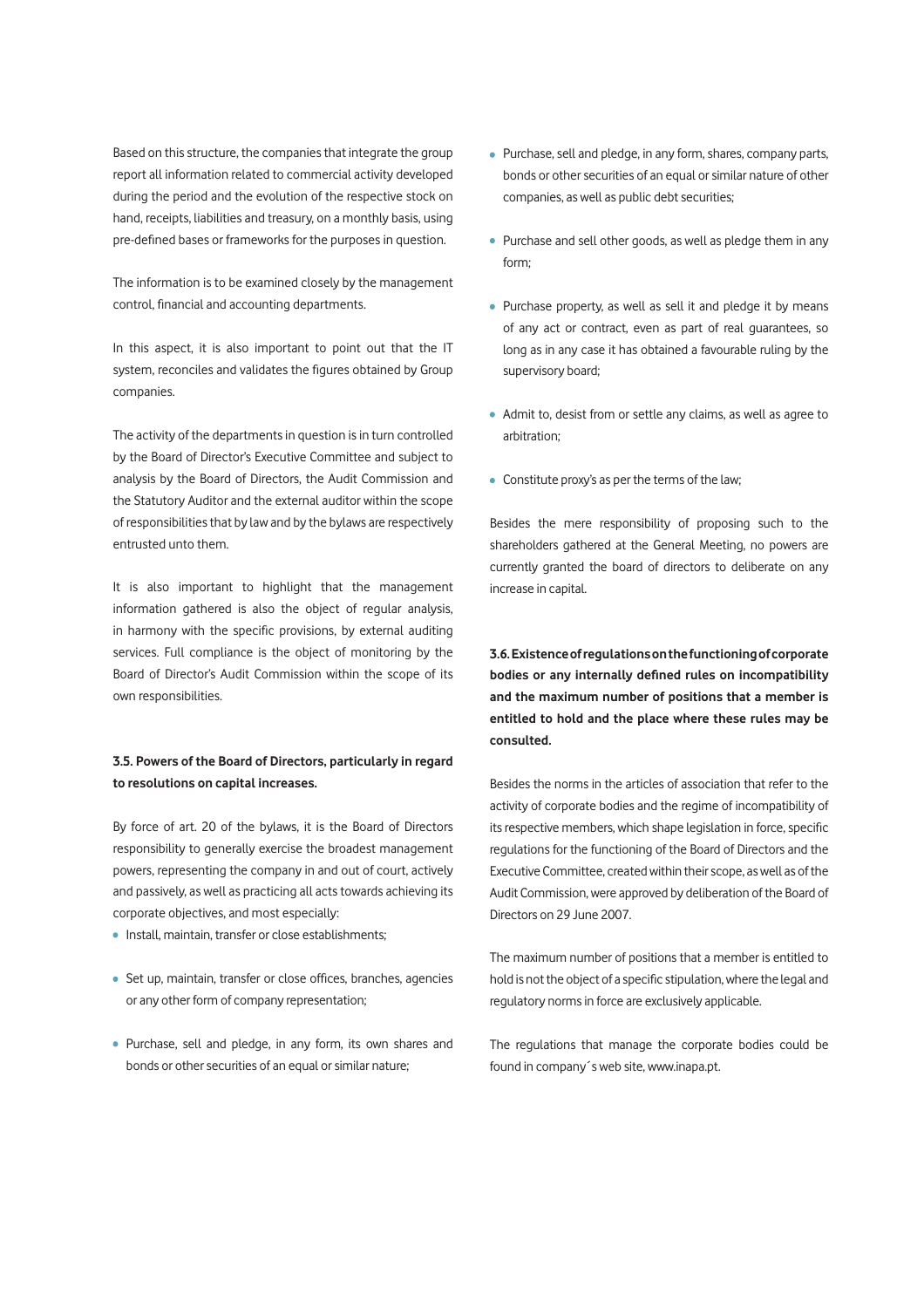## **3.7. Rules applicable to the appointment and replacement of members of the Board of Directors and Supervisory Body**

Members of the management and supervisory bodies are elected for three year terms by a simple majority of the shareholders gathered at the General Meeting.

As per no. 2 of art. 18 of the Articles of association "Shareholders who voted against the proposal that makes the election of the directors, are entitled to designate a director so long as this minority represents at least 10% of capital stock. The election shall be held with the referred to minority voting in the same meeting, and the director thus elected automatically replaces the least voted person on the list of winners, or in the case of a tie, the one who is in last place on the same list."

Replacement of board of directors and supervisory body members is carried out by calling the respective substitutes at the General Meeting.

If there are no substitute directors elected at the General Meeting, the Board of Directors will promote, as per the law, the necessary replacements by co-option, to be ratified at the first General Meeting held after such, in the terms of the law.

**3.8. Number of meetings held by the Management and Supervisory Body and other created committees that are responsible for managing and supervising during that period.**

The Board of Directors met 9 times in 2008, the Executive Board 10 and the Audit Commission 10 times.

**3.9. Identification of the members of the Board of Directors and other Committees created within the company and distinguishing between executive and non-executive Members and from among the latter, which members comply with the incompatibility rules set out in article 414- A nº1, except for item b) and the independence criterion mentioned in article 414/5, both from the Commercial Company Code.**

| <b>Name</b>                               | <b>Position</b>                  | <b>Incompatibilities</b> | Independence    |
|-------------------------------------------|----------------------------------|--------------------------|-----------------|
| Vasco Luís Schulthess de Quevedo Pessanha | Non-Executive                    | Not incompatible         | Not independent |
| José Manuel Félix Morgado                 | <b>Executive</b>                 | Not incompatible         | Independent     |
| Jorge Armindo Carvalho Teixeira           | Non-Executive                    | Not incompatible         | Independent     |
| Arndt Jost Michael Klippgen               | <b>Executive</b>                 | Not incompatible         | Independent     |
| Emídio de Jesus Maria                     | Non-Executive / Audit Commission | Not incompatible         | Independent     |
| Abílio Ramos Marques                      | Non-Executive / Audit Commission | Not incompatible         | Not independent |
| Pedro Norton de Matos                     | Non-Executive / Audit Commission | Not incompatible         | Independent     |
| Paulo Jorge dos Santos Fernandes          | Non-Executive                    | Not incompatible         | Not independent |

Inapa **160**

-

- -

- Report & Accounts 2008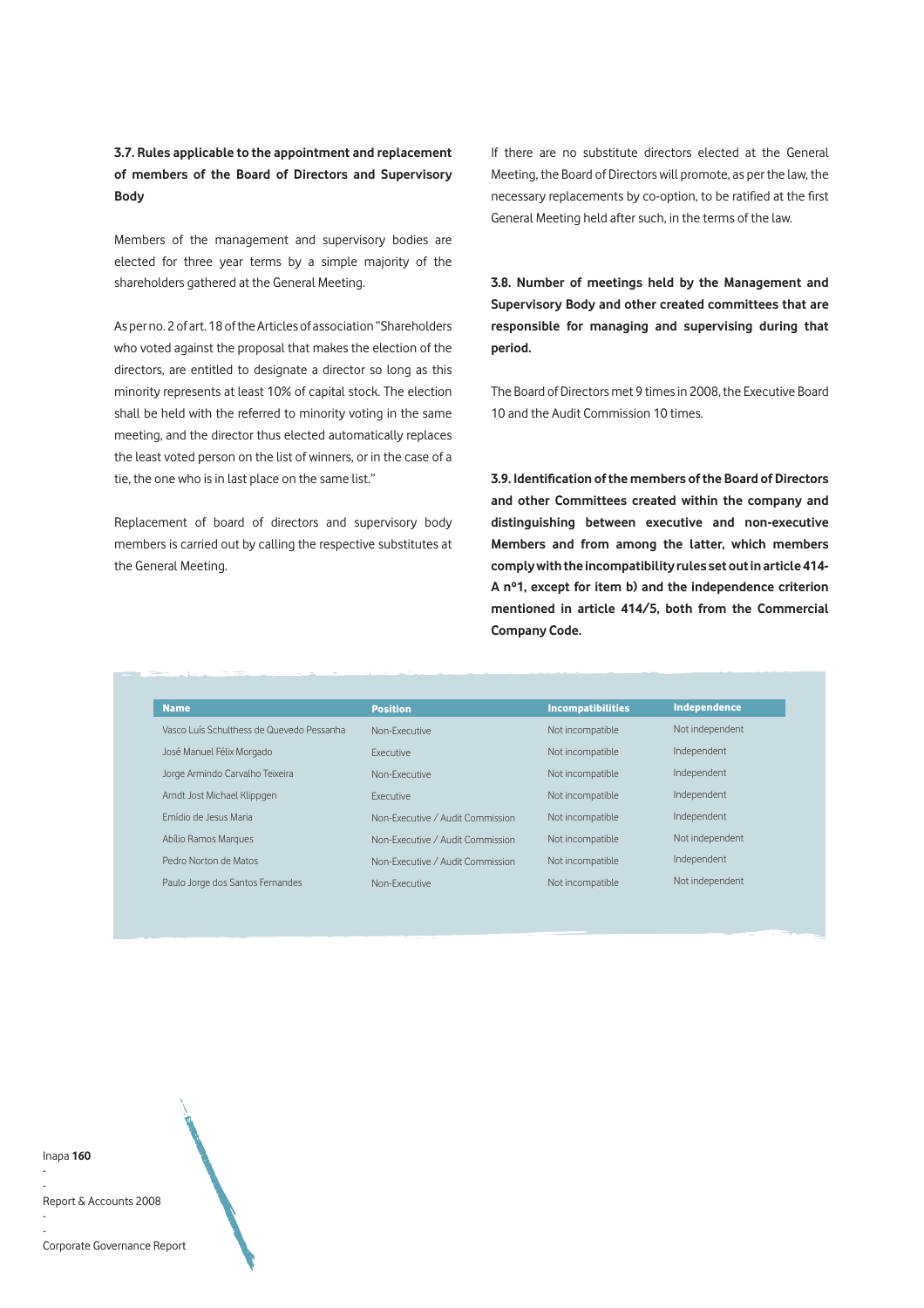**3.10. Professional qualifications of the members of the Board of Directors, the professional activities carried out by them at least during the last five years, the number of company shares they hold and the date of the beginning and end of the first mandate;**

## **Executive directors**

#### **JOSÉ MANUEL FÉLIX MORGADO**

Degree in Administration and Company Management from Universidade Católica Portuguesa; Graduate Studies in Management of Assets and Liabilities at INSEAD;

Between 1990 and 1993 he worked for Samuel Montagu Investment Bank and HSBC Investment Bank, in London and Lisbon; Between 1993 and 2005, he was part of the higher management at Banco Comercial Português, exercising functions that included member of Board of Directors at BCP Investimento, CFO at Seguros & Pensões, member of the Board of Directors at OcidentalVida, Ocidental Seguros, Médis – Companhia Portuguesa de Seguros de Saúde, Império Bonança, Império Comércio e Indústria, Companhia de Seguros de Macau, Pensões Gere and Chairman of the Board of Directors at Império Vida y Diversos; Between 2005 and 2006, he was part of higher management at EDP, exercising functions that included CFO, and later Chief Executive Officer at ONI SGPS, responsible for restructuring and repositioning the telecommunications operator in the Portuguese and Spanish markets.

#### **ARNDT JOST MICHAEL KLIPPGEN**

Born in Dresden, East Germany, in 1950;

In 1973, he earned his Diplom-Kaufmann academic degree from the University of Hamburg; Between 1974 and 1988, he was general director of the Richard Klippgen & Co, Reinbeck paper distribution company; In 1988, he was responsible for the merger involving Richard Klippgen & Co and three other paper distributors; Between 1988 and 2000, he was general director of Papier Union GmbH & Co. KG; He has been CEO at Papier Union GmbH since 2000.

## **Non-executive directors**

#### **VASCO LUÍS SCHULTHESS DE QUEVEDO PESSANHA**

Degree in Economics from the ISCEF of Universidade Técnica de Lisboa; A.M.P. from the Harvard Business School; De 1970 a 1972 foi consultor de gestão e organização de empresas na NORMA, SA (Grupo CUF ) From 1970 to 1972, he was a management and organization consultant at NORMA, SA (CUF Group); From 1972 to 1973, he was executive manager at NEOCEL – Impressão e Manufactura, Lda; In 1973, he was elected director of the Board of Directors at Inapa – Indústria Nacional de Papéis, SA; Between 1975 and 1987, he was Chairman of the Board of Directors at Inapa – Indústria Nacional de Papéis, SA;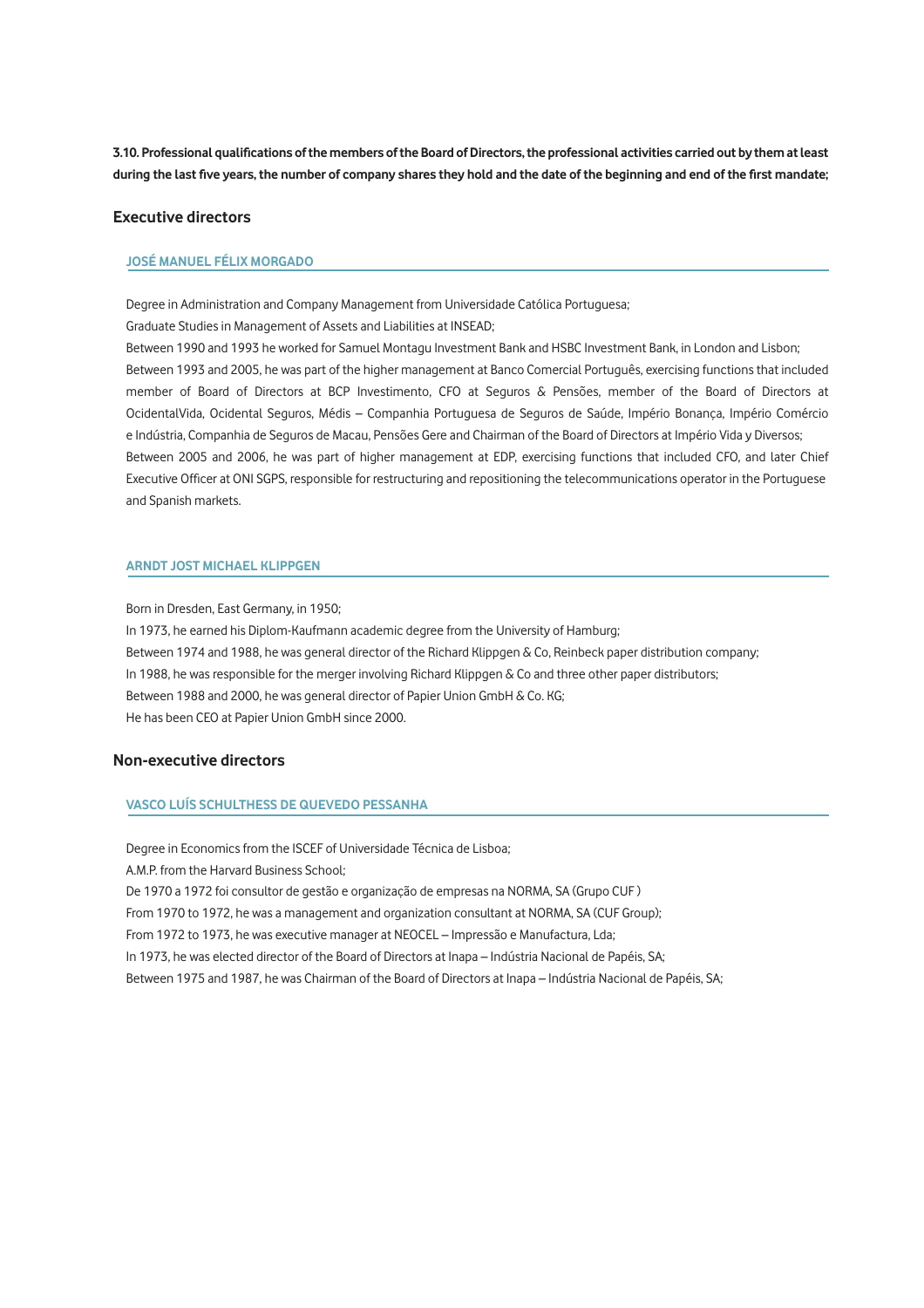From 1987 to 2006:

- Chairman of the Board of Directors at Inapa Investimentos, Participações e Gestão, SA and its domestic and foreign subsidiaries;
- Chairman of the Board of Directors at Papelaria Fernandes Indústria e Comércio, SA;
- Administrator of Solvay Portugal Produtos Quimicos, SA;
- Administrator / manager of family-run asset management companies indicated in 3.11
- Currently exercises the functions listed in 3.11 to this report

## **JORGE ARMINDO DE CARVALHO TEIXEIRA**

Degree in Economics from Faculdade de Economia do Porto;

Between 1976 and 1992, he was Assistant Professor of Business Management and International Finance Management;

Between 1982 and 1987, he was Financial Director at the Amorim Group;

Between 1987 and 1997, he was Vice-President at Amorim Group and member of the Board of Directors at several of the Group's companies;

Between 1997 and 2000, he was non-executive Vice-President of the Amorim Group;

Between 1998 and 2004, he was Chairman of the Board of Directors at Portucel Soporcel Group and several subsidiaries.

He was a board member at Inapa – Investimentos, Participações e Gestão;

In 2005, he was Chairman of the Board of Directors at Portucel – Empresa de Celulose e Papel de Portugal, SGPS, SA, EDIFER – SGPS; SA, Portucel Tejo – Empresa de Celulose do Tejo, SA, Iberpartners – Gestão e Reestruturação de Empresas, SA, and Fundição do Alto da Lixa, SA. He was a voting board member at Inapa – Investimentos, Participações e Gestão; He currently runs the companies described in 3.11.

## **PEDRO MARIA CABRAL NORTON DE MATOS**

Degree in Business Organization and Management from ISCTE; Between 1977 and 1980, Trade Commissioner at Rank Xerox; Between 1980 and 1984, Trade Commissioner at Sperry / Unisys; Between 1984 and 1986, Commercial Director at Inforgal; Between 1986 and 1988, Commercial Director at Sperry / Unisys; Between 1988 and 1990, Administration Assistant / Director of Strategy at Rima / Nixdorf; Between 1991 and 1995, CEO at Unisys Portugal; Between 1995 and 2000, President of the Ibérico Group and responsible for Southern Europe at Unisys; Between 2000 and 2005, Chairman of the Executive Board at Oni SGPS and Chairman of the Board of Directors at OniTelecom; Currently exercises the functions listed in 3.11 of report.

| Inapa 162 |  |
|-----------|--|
|-----------|--|

-

- -

- Report & Accounts 2008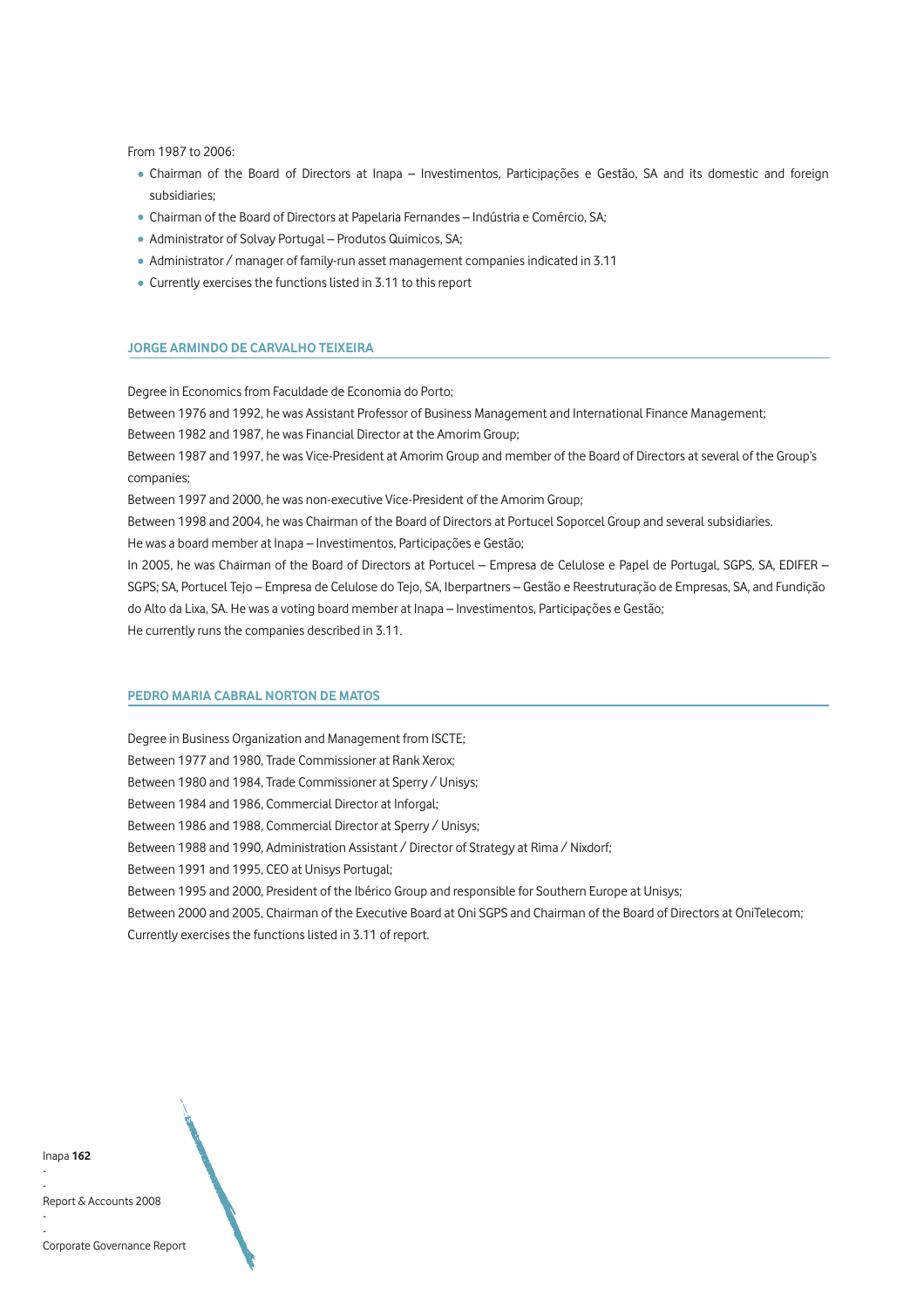#### **ABÍLIO RAMOS MARQUES**

Degree in Finance from the Instituto Superior de Ciências Económicas e Financeiras ;

Attended the Top Management Program at IESE (University of Navarra);

Between 1971 and 1973, junior economist at Intermercado – Gestão de Empresas, SARL;

He served in the armed forces between 1973 and 1976;

Between 1976 and 1978, he was responsible for accounting at Rodoviária Nacional, EP;

Between 1978 and 1996, he was part of higher management at Portucel – Empresa de Celulose e Papel de Portugal, SA exercising the following functions, in order:

- Director of Budget Control Services;
- Director of Financial Services;
- Financial Director.

Between 1996 and 2003, he was a board member at Hidroeléctrica de Cabora Bassa, SARL.

Between 2003 and 2005, he was adviser to the Board of Directors at Portucel – Empresa de Celulose e Papel de Portugal, SGPS, SA. He has been a director at Parpública – Participações Públicas, SGPS, SA since 2005.

## **EMÍDIO DE JESUS MARIA**

Degree in Business Organization and Management from Instituto Superior de Economia da Universidade Técnica de Lisboa; Official Accounting since 1980, official chartered accounter since 1990 (presently with voluntary suspension of activity). Inspector in Inspecção Geral das Finanças from 1980 to 2003:

- Technical functions (1980 to 1984) and finance inspector, coordinating the audit services (1985 to 1988);
- Finance Inspector, Director (1988 to 1994), where implemented and managed the SCCC Serviço de Coordenação dos Controlos Comunitários, within this functions was national representative in several committees and work group of European Commission and Council, with particular emphasis in Comité Consultivo de Coordenaçlão da Luta Anti-Fraude, and chairman of CIFG – Comissão Internacional de Coordenação e Controlo da Aplicação do Sistema de Financiamento do FEOGA - Garantia;
- Sub-inspector General of Finance, responsible by the management of the following departments:

(i) Private companies and cooperatives (1994 to 1997)

(ii) Tax revenues and Fiscal and border Administration (1997 to 2003)

Oficial Chatered Accounter e consultant (1990 to 2008)

- •Revision/audit thought the integration in supervisory bodies in public and private companies (1990 to 2008);
- Coordinator of the technical commission of public sector on OROC Ordem dos Revisores Oficiais de Contas, entre 2003 and 2007 within witch was member of Public Sector Committee of FEE-Fédération des Experts Comptables Européens;
- Member of several evaluation commissions to public tender to high-way concessions (public-private partnerships);
- Assistant of Secretary of Treasury and Finance;
- Consultant in the project "Assistência Técnica à Inspecção Nacional de Finanças de Angola", financed by the World Bank between 2005 and 2006.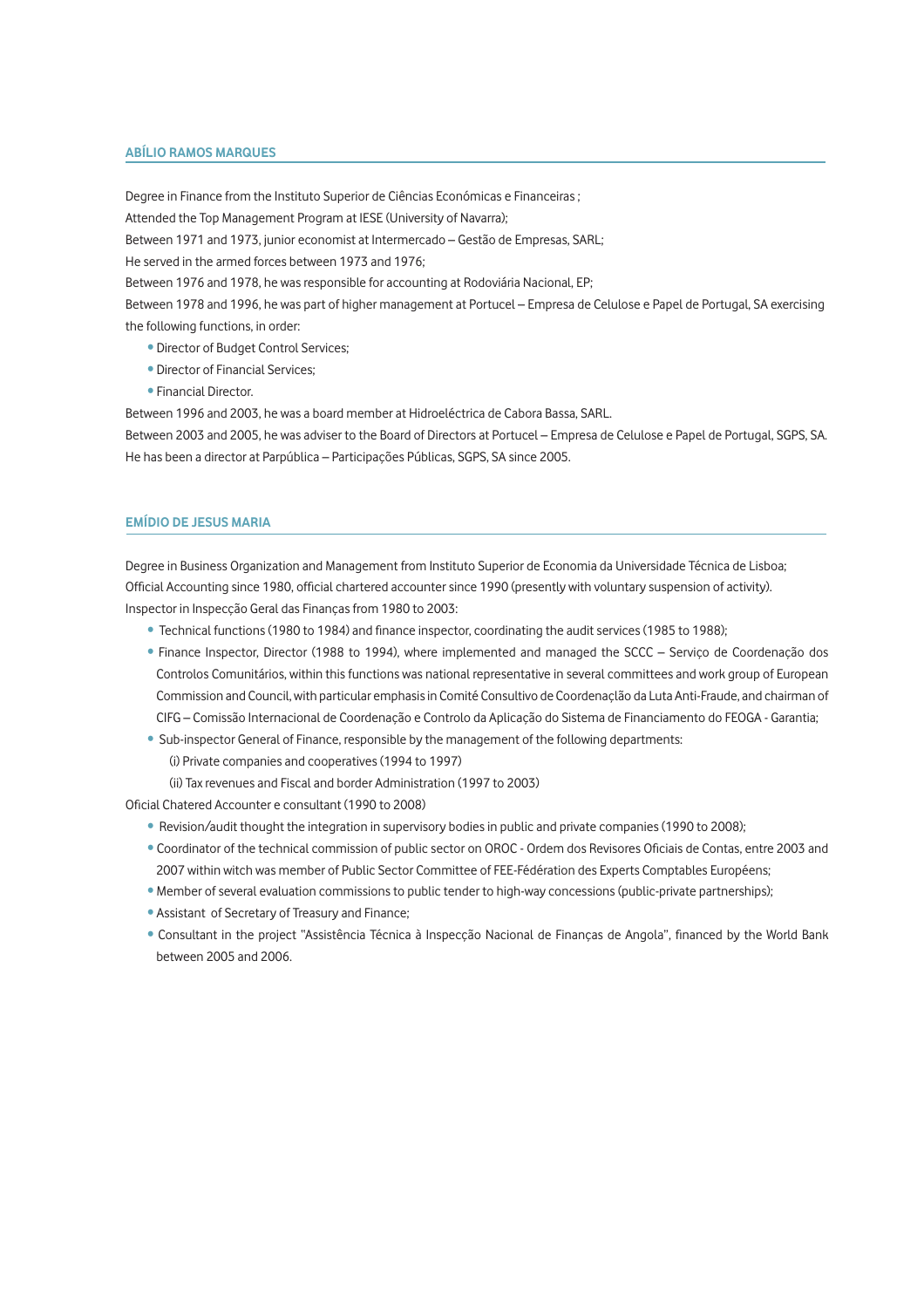Other functions:

- Professor of Audit and Supervising in Instituto Superior de Gestão, 1987 to 1989;
- Member of the audit committee of BEI European Bank of Investments (Luxemburg) from 1996 to 2003;
- Member of the General Committee and from Executive Committee of CNC Comissão de Normalização Contabilística between 1995 and 2003;
- Member of the Executive Committee of UCLEFA Unidade de Coordenação da Luta Anti-Fraude from 1998 to 2003;
- Chairman of the Comissão de Acompanhamento do FAT Fundo de Acidentes de Trabalho, between 2001 to 2006.

#### **PAULO JORGE DOS SANTOS FERNANDES**

Degree in Electronic Engineering from Universidade do Porto, and later concluded his MBA at the Universidade de Lisboa. Besides the companies where he currently exercises board member functions, his professional experience includes:

- 1982/1984 Assistant Director of Production at CORTAL
- 1986/1989 Managing Director at CORTAL
- 1989/1994 Chairman of the Board of Directors at CORTAL
- 1995 Board member at CRISAL CRISTAIS DE ALCOBAÇA, SA
- 1997 Board member of the Vista Alegre, SA Group
- 1997 Chairman of the Board of Directors at ATLANTIS Cristais de Alcobaça, SA
- 2000/2001 Board member at SIC
- 2001 Board member at V.A.A.

Throughout his career, he has also performed functions in several associations, namely:

- between 1989/1994 President of FEMB (Fédération Européene de Mobilier de Bureau) for Portugal
- between 1989/1990 Chairman of the General Meeting of Assoc. Industr. Águeda
- between 1991/1993 Member of the Consulting Board at Assoc. Ind. Portuense

#### Inapa **164**

-

-

- Report & Accounts 2008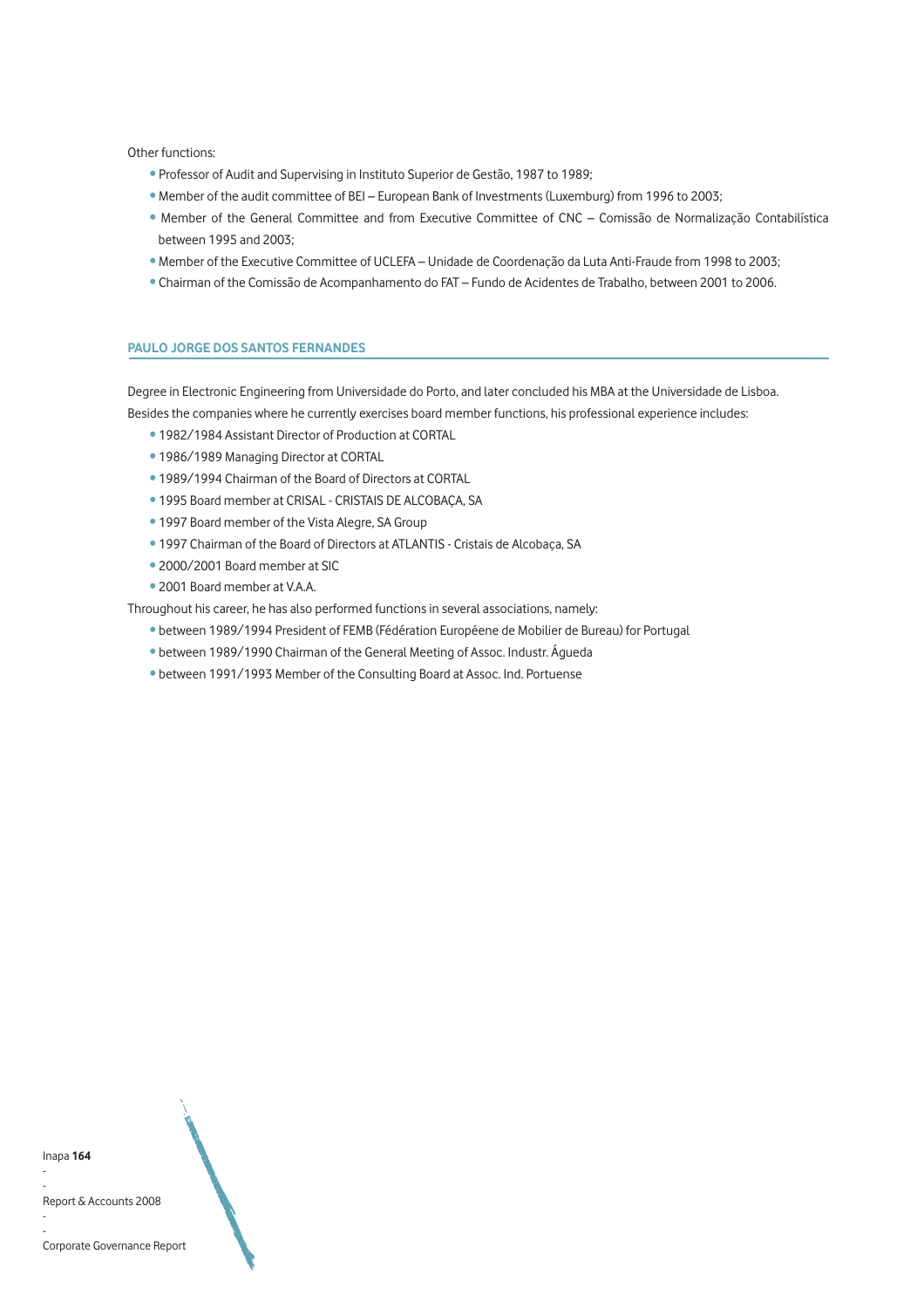## **Shares owned by members of the Board of Directors in company capital stock on 31 December 2008**

|                                                        | <b>Quantity</b> | <b>Voting Rights</b> |
|--------------------------------------------------------|-----------------|----------------------|
| Vasco Luís Schulthess de Quevedo Pessanha              | 1,000,000       | 0.67%                |
| owned by people or entities considered in art. 447 and |                 |                      |
| no. 2 of art. 1 of CMVM                                |                 |                      |
| Regulation 7 / 2001 as per the                         |                 |                      |
| writing in CMVM Regulation 10 / 2005                   | 1,000,000       | 0.67%                |
| José Manuel Félix Morgado                              | 563,631         | 0.38%                |
| Jorge Armindo Carvalho Teixeira                        | $\mathbf{0}$    | 0%                   |
| Arndt Jost Michael Klippgen                            | $\mathbf{0}$    | $0\%$                |
| Pedro Maria Cabral Norton de Matos                     | $\mathbf{0}$    | 0%                   |
| Abílio Ramos Marques                                   | $\mathbf{0}$    | 0%                   |
| owned by people or entities considered in art. 447 and |                 |                      |
| no. 2 of art. 1 of CMVM                                |                 |                      |
| Regulation 1 / 2007 as per the                         |                 |                      |
| writing in CMVM Regulation 10 / 2005                   | 49,084,738      | 32.72%               |
| Emídio de Jesus Maria                                  | $\mathbf 0$     | 0%                   |
| Paulo Jorge dos Santos Fernandes                       |                 |                      |
| owned by people or entities considered in art. 447 and |                 |                      |
| no. 2 of art. 1 of CMVM                                |                 |                      |
| Regulation 1 / 2007 as per the                         |                 |                      |
| writing in CMVM Regulation 10 / 2005                   | 6.494.896       | 4.33%                |

## **Date of first appointment of members of the Board of Directors and date term ends**

|                                           | <b>1st Appointment</b> | End of term |
|-------------------------------------------|------------------------|-------------|
| Vasco Luís Schulthess de Quevedo Pessanha | 29.05.1973             | 31.12.2009  |
| José Manuel Félix Morgado (*)             | 09.11.2004             | 31.12.2009  |
| Arndt Jost Michael Klippgen               | 31.05.2007             | 31.12.2009  |
| Jorge Armindo Carvalho Teixeira (**)      | 06.07.2000             | 31.12.2009  |
| Pedro Maria Cabral Norton de Matos        | 26.06.2006             | 31.12.2009  |
| Abílio Ramos Marques                      | 31.05.2007             | 31.12.2009  |
| Paulo Jorge dos Santos Fernandes          | 09.04.2008             | 31.12.2009  |
| Emídio de Jesus Maria                     | 09.04.2008             | 31.12.2009  |

(\*) Co-opted director on 9 November 2004 having ceased functions on 25 May 2005. Once again co-opted on 15 February 2007.

(\*\*) Representing Papercel – Celulose e Papel de Portugal, SGPS, SA from 06/07/2000 to 25/05/2005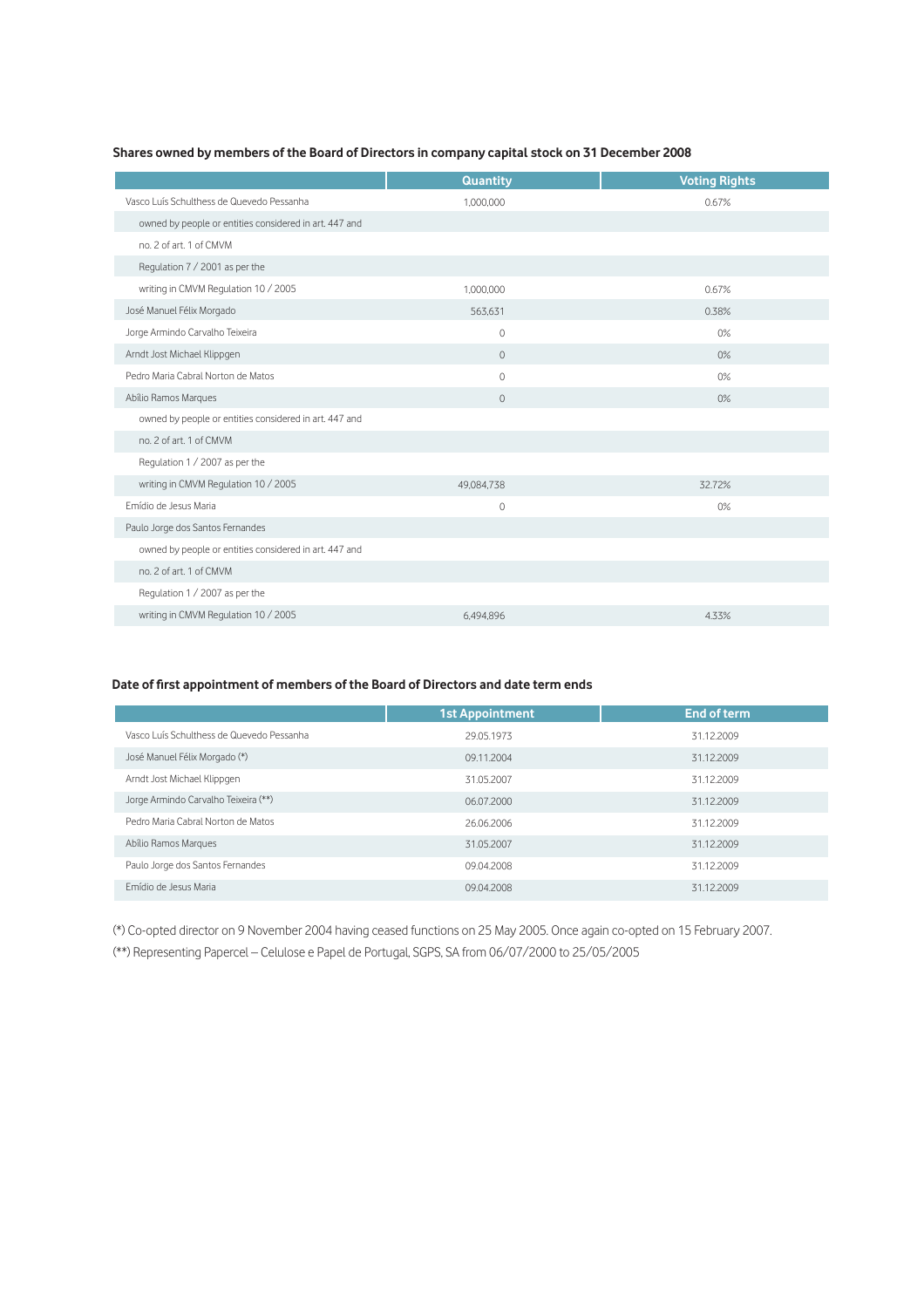**3.11. Functions the members of the board of directors exercise at other companies, showing those exercised in other companies of the same group.**

## **VASCO LUÍS SCHULTHESS DE QUEVEDO PESSANHA**

**Group Companies ( board member / manager )** None

## **other companies ( board member / manager )**

\Mepesa – Sociedade de Investimentos Imobiliários, Lda; \Sagritávora – Sociedade Agrícola da Quinta do Távora, Lda; \Sociedade Agrícola da Quinta dos Buxeiros, Lda; \ Investimentos Prediais da Rocha - ImpreRocha SA. \Solvay Portugal, SA. \Sociedade Agrícola da Alvarinheira, SA.

#### **Functions within other companies**

Member of the General Board at BCP Banco Comercial Português, SA.

## **JOSÉ MANUEL FÉLIX MORGADO**

## **Group Companies ( board member / manager )**

\Gestinapa – SGPS, SA; \Inapa Portugal – Distribuição de Papel, SA; \Inapa Deutschland GmbH; \Papier Union, GmbH ( Beirat ); \Inapa France, SAS; \Logistipack, SA \Inapa Suisse, SA \Inapa Belgium, SA \Inapa Luxembourg, SA \Inapa España Distribuición de Papel, SA;

## **other companies ( board member / manager )**

\Medialivros – Actividades Editoriais, SA \Poresin – Investimentos Mobiliários e Imobiliários, Lda.

## **Functions within other companies**

None

## **JORGE ARMINDO DE CARVALHO TEIXEIRA**

**Group Companies (board member / manager)** None

## **other companies ( board member / manager )**

\Amorim - Entertainment e Gaming Internacional, SGPS, SA \Amorim Turismo - Serviços e Gestão, SA \Amorim Turismo, SGPS, SA \Amorim Turismo Imobiliária, SGPS, SA \CHT - Casino Hotel de Tróia, SA \Drink In – Companhia de Indústria de Bebidas e Alimentação, SA \Edifer, SGPS, SA \Estoril Sol, SGPS, SA \Fozpatrimónio, S.A. \Goldtur - Hotéis e Turismo, SA \Grano Salis - Inv. Turísticos, Jogo e Lazer, S.A. \Hotel Turismo, SARL \Iberpartners – Gestão e Reestruturação de Empresas, SA \Imofoz, SA \Mobis - Hotéis de Moçambique, SARL \Notel - Empreendimentos Turísticos, SARL \Prifalésia - Construção e Gestão de Hotéis, SA \Return - Investimentos Hoteleiros e Jogo, SA \Royspa - Serviços de Consultadoria, Lda \SGGHM - Sociedade Geral de Hotéis de Moçambique, S.A. \Sociedade Figueira Praia, SA \SPIGH - Sociedade Portuguesa de Investimentos e Gestão Hoteleira, S.A. \Troia Península Investimentos, SGPS, SA \Turyleader, SGPS, SA

**Functions within other companies** None

Inapa **166**

-

- -

- Report & Accounts 2008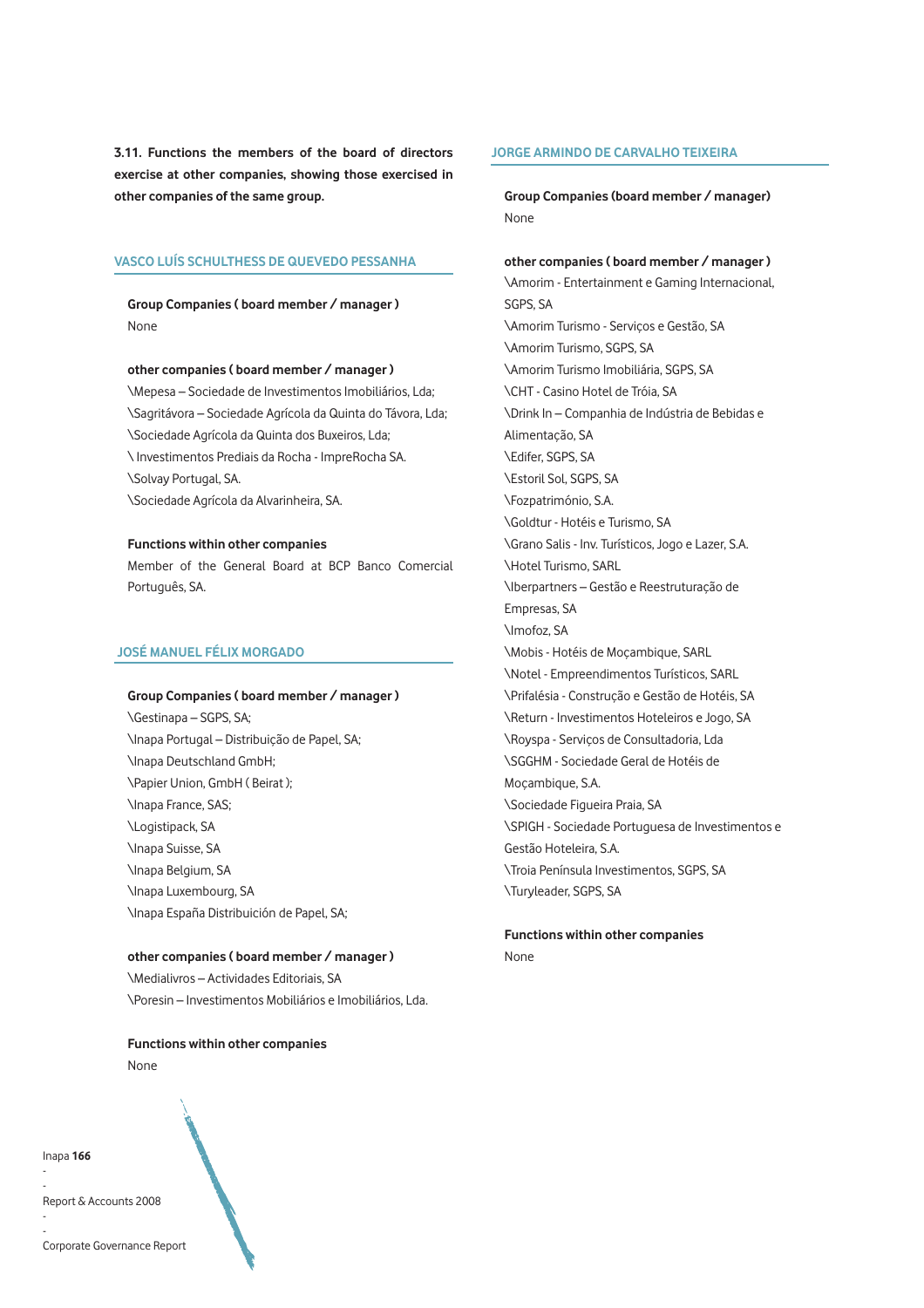#### **ARNDT JOST MICHAEL KLIPPGEN**

#### **Group Companies ( board member / manager )**

\Inapa Deutschland GmbH \Papier Union GmbH \PMF – Print Media Factoring, GmbH \Inapa Packaging, GmbH \Inapa VisCom, GmbH \Inapa Logistics GmbH \ComPlott – Papier Union GmbH \Inapa Suisse, Sa

**other companies (board member / manager)** None

**Functions within other companies** None

## **ABÍLIO RAMOS MARQUES**

**Group Companies ( board member / manager )** None

**other companies (board member / manager)** \Ria-Mãe – Criação de Peixe, Lda \CE-Circuito Estoril, S.A.

**Functions within other companies** None

## **PEDRO MARIA CABRAL NORTON DE MATOS**

**Group Companies ( board member / manager )** None

**other companies (board member / manager)** \Gingko SGPS, Lda \Hábitos Saudáveis, Lda \Visão Positiva, Lda \Parceria Total, Lda \Have a Nice Day, Lda

**Functions within other companies** Oracle – member of the Advisory Board

#### **EMÍDIO DE JESUS MARIA**

**Group Companies ( board member / manager )** None

**other companies (board member / manager)** None

**Functions within other companies** None

#### **PAULO JORGE DOS SANTOS FERNANDES**

**Group Companies ( board member / manager )** None

**other companies (board member / manager)** \Altri, S.G.P.S., S.A. \Caima – Indústria de Celulose, S.A. \Celbi – Celulose da Beira Industrial, S.A. \Celtejo – Empresa de Celulose do Tejo, S.A. \Celulose do Caima, S.G.P.S., S.A. \Cofihold, S.G.P.S., S.A. \Cofina Media, S.G.P.S., S.A. \CPK – Companhia Produtora de Papel Kraftsack, S.A. \Edisport – Soc. de Publicações, S.A. \F. Ramada – Participações, S.G.P.S., S.A. \F. Ramada – Produção e Comercialização de \Estruturas Metálicas de Armazenagem, S.A. \F. Ramada II Imobiliária, S.A. \F. Ramada Serviços de Gestão, Lda. \F. Ramada, Aços e Indústrias, S.A. \Invescaima, S.G.P.S., S.A. \Mediafin – S.G.P.S., S.A. \Presselivre – Imprensa Livre, S.A. \Prestimo – Prestígio Imobiliário, S.A. \Ródão Power, S.A. \Sociedade Imobiliária Porto Seguro \ Investimentos Imobiliários, S.A.

**Functions within other companies** None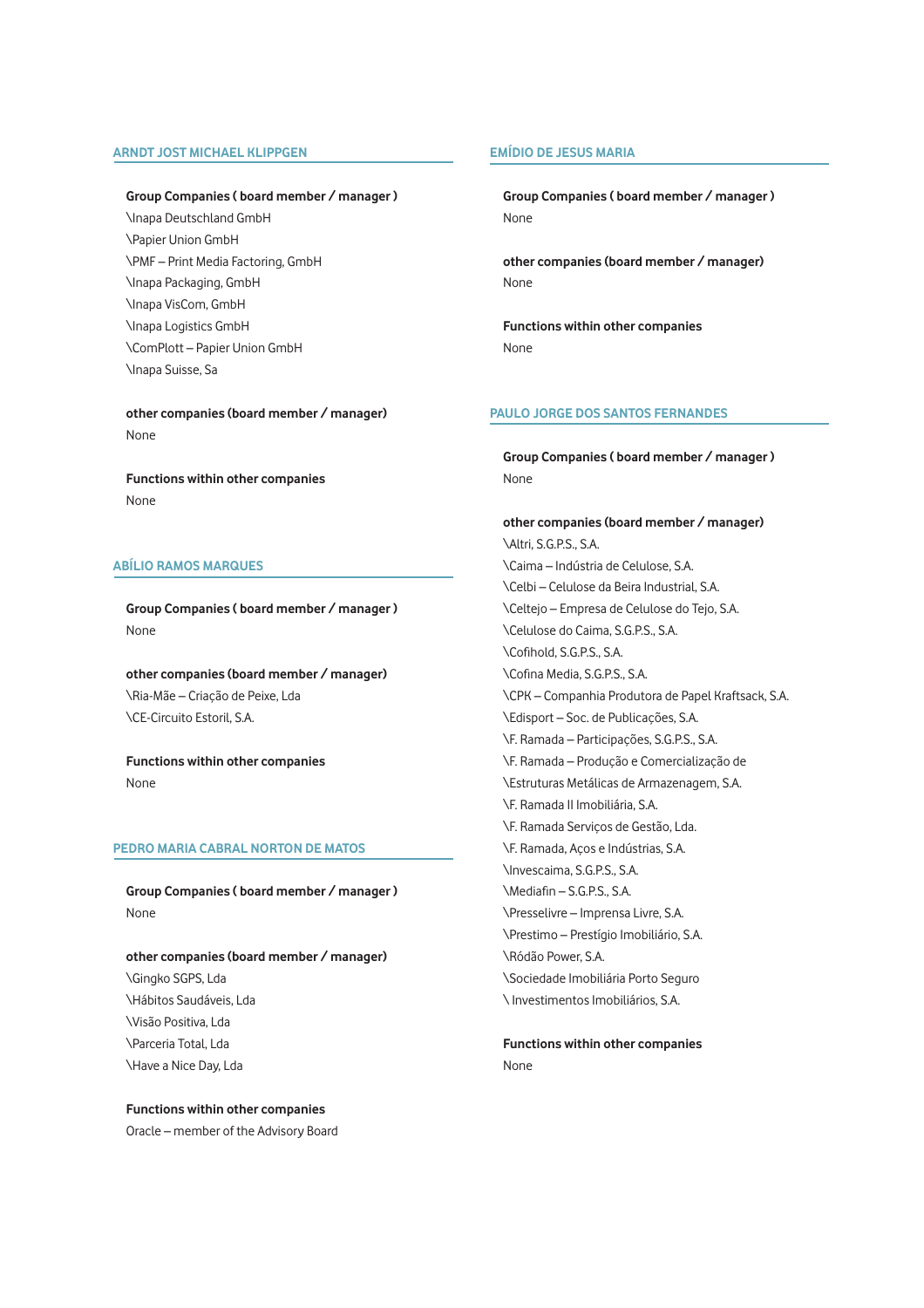![](_page_29_Picture_0.jpeg)

Inapa **168**

-

- Report & Accounts 2008

- -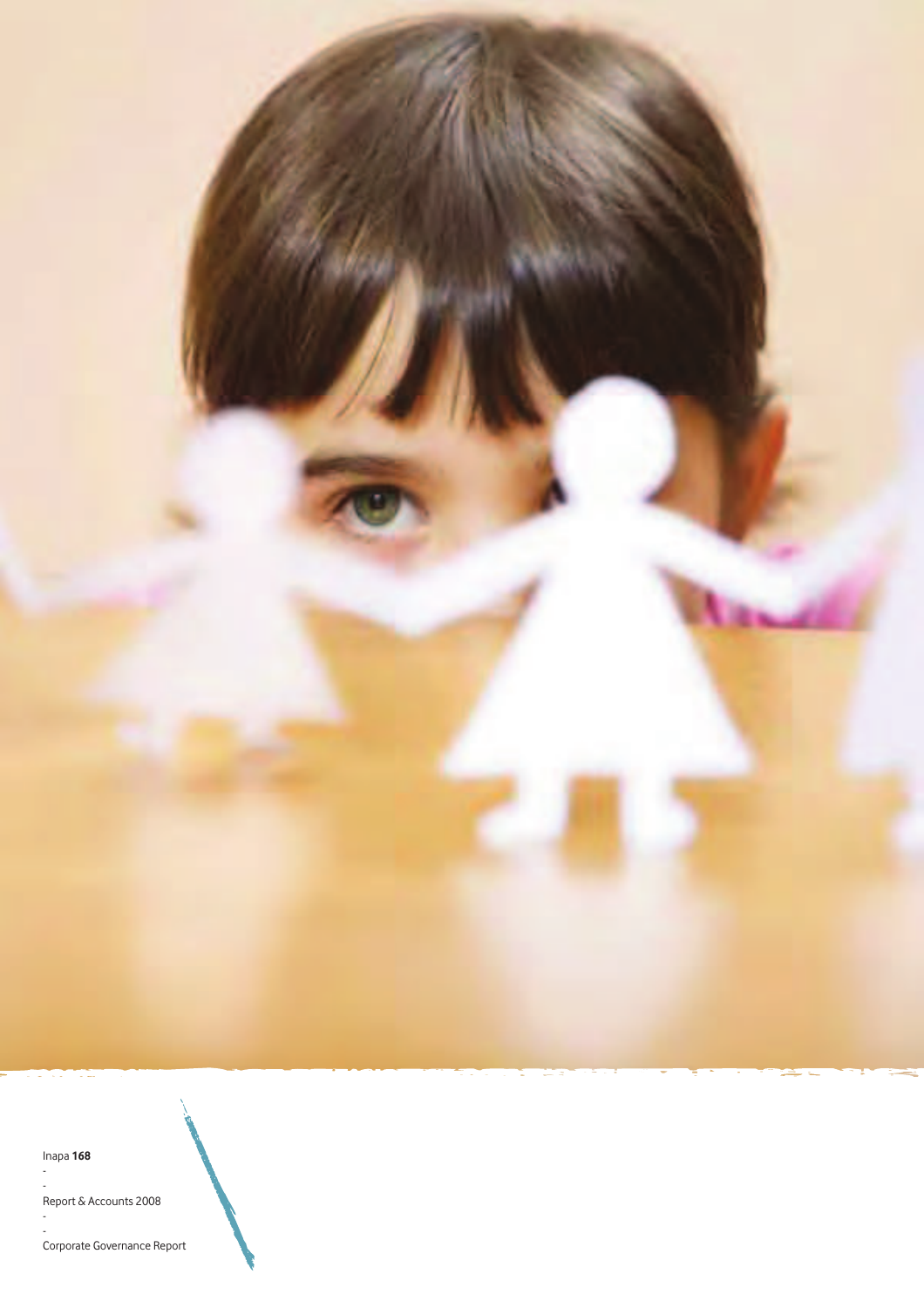**3.12. Identification of the members of the Supervisory Board** 

Not applicable

**3.13. Professional qualifications of the members of the Supervisory Board, the professional activities carried out by them during at least the last five years, the number of company shares they hold and the date of the begining and end of the first mandate.**

Not applicable

**3.14. Functions the members of the Supervisory Board exercise at other companies, showing those exercised in other companies of the same group.**

Not applicable

**3.15. Identification of the members of the General and Supervisory Board and other Committees created within the company.**

Not applicable

**3.16. Professional qualifications of the members of the General and Supervisory Board as well as other committees established within the company, the professional activities carried out by them at least during the last five years, the number of company shares they hold and the date of the beginning and end of the first mandate.** Not applicable

**3.17. The duties that the members of the General and Supervisory Board, as well as other Committees established within the company, carry out in other companies, as well as those carried out in companies of the same group.** Not applicable

**3.18. A description of the remuneration policy and the alignment of the Directors' interests with those of the**  **company and the performance assessment, distinguishing executive from non-executive Directors, a summary and reasoning behind the company's policy on compensations negotiated on contracts or via transactions for cases of impeachment or severance pay.**

No compensation has been negotiated for cases of impeachment or severance pay.

Aimed at ensuring the alignment of company interests with those of its board members the remunerations commission defined a variable remuneration model with a annual and a multi-annual components for the executive members of its Board of Directors, which encompass the period of the respective term.

The value is calculated according to the actual value obtained for strategic variables and the degree of realization in face of the budget values approved by the Board of Directors.

## **3.19. Composition of the Remuneration Commission or similar body.**

Attribution of remuneration to members of corporate bodies is entrusted to a commission comprised of three members elected at the general meeting.

The current Remunerations Commission is comprised of:

- Mr. João Vieira de Almeida
- Mr. João Plácido Pires
- Mr. Paulo José de Ribeiro Moita de Macedo

There is no family relationship between the members that integrate the Remunerations Commission and/or them and the members of the Board of Directors, as well as their spouses, next of kin up to and including third-degree lineage.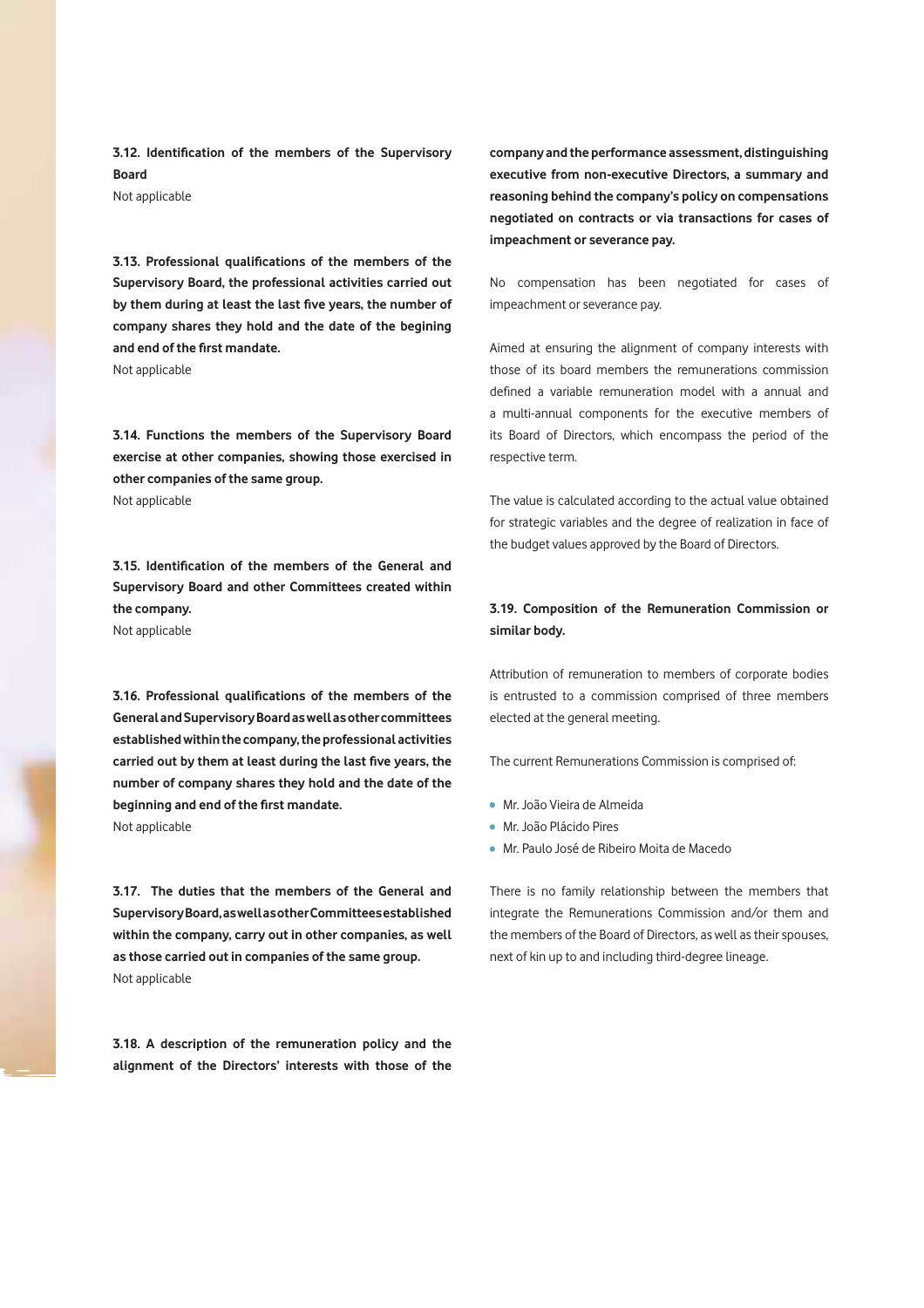## **3.20. Remuneration drawn by members of the board of directors, including performance pay bonuses.**

It is the understanding of the Board of Directors that due to the collegiate nature of this corporate body, whose members are jointly responsible for corporate activities, it should not apply individual discrimination of the respective remunerations.

The board of Directors remunerations, including those earned as such through the company or the holding's companies, reached in 2008 702 thousand Euros, where 489 thousands Euros corresponds to the remuneration of executive directors at the company.

There are no rights to shares, share options, share allocation plans or rights to acquire share options or any other incentive system with shares allocated to members of the corporate bodies.

During the fiscal year in question, no remuneration was paid to corporate body members as a form of profit sharing and/or bonus payment, no claim was paid and no claim is owed to any former directors.

There is no complementary plan for pensions or early retirement for directors, or any non-pecuniary benefits considered remuneration.

**3.21. Individual information on the amounts payable, regardless of their nature, should the duties cease during the respective mandate, whenever they surpass the monthly salary by twofold.**

There is no applicable provision or specific agreement, in the event duties cease for any member of the corporate bodies. Only general law is applicable.

## **3.22. Information on the irregularities disclosure policy adopted by the company.**

Inapa Group employees (staff and other head office employees, directors, staff and other branch employees) shall inform any irregularities of which they have knowledge, and that occur within the companies of the Holding, to the following:

- To the Chairman of the Board of Directors Executive Committee of this company whenever it involves the staff or parent company employees, directors, staff or branch employees, who in turn shall inform the Chairman of the Audit Commission as soon as circumstances allow it;
- To the Chairman of the Board of Directors Audit Commission whenever it involves Inapa – Investimentos, Participações e Gestão, SA directors or the Supervisory Board and/or its collaborators or when it involves a member of the Audit Commission to the Chairman of the Board of Directors;
- This shall be done in writing, whereby the participant has the right to demand the respective informed party a written declaration that this information will be maintained absolutely confidential.
- The informing party is assured that, unless it is a calumnious denunciation, the communication of any communication within the scope of this regulation shall not constitute a basis for proceedings against the informing party or be the cause of any unfavourable treatment related to the same.

## 0.4 **\ INFORMATION**

#### **4.1. The equity structure.**

Company equity is represented by one hundred and fifty million common shares with a nominal value of one Euro each.

| Inapa <b>170</b> |  |
|------------------|--|
|------------------|--|

-

-

- Report & Accounts 2008 -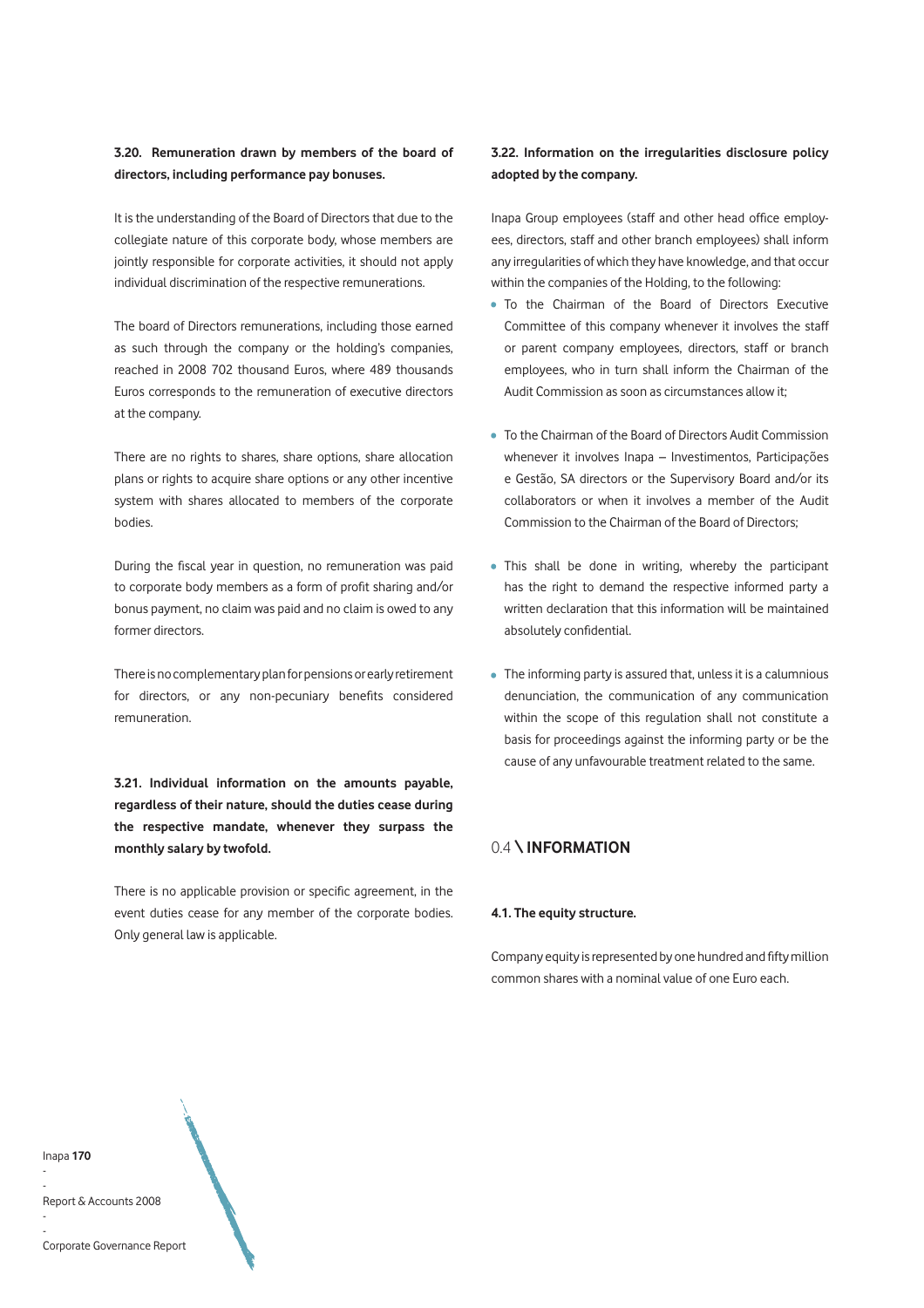The shares in questions are fully tradable on a regulated market (Euronext Lisbon), and confer all the same rights to the respective owners, without any segregation of the same by category.

## **4.3. Shareholders that detain special rights and a description of those rights.**

There are no shareholders with special rights.

## **4.2. Qualifying stakes in the issuer's equity calculated as per article 20 of the Securities Code.**

|                                                                                  | n <sup>o</sup> of shares | % do capital | % voting rights |
|----------------------------------------------------------------------------------|--------------------------|--------------|-----------------|
| Parpública - Participações Públicas SGPS, SA                                     | 49.084.738               | 32.72%       | 32.72%          |
| Stake directly or indirectly link to Millennium BCP (art <sup>a</sup> 20 do CVM) | 27.391.047               | 18.26%       | 18.26%          |
| Banco Comercial Português, SA                                                    | 10.315.846               | 6.88%        | 6.88%           |
| Fundo de Pensões do Grupo BCP                                                    | 16.521.635               | 11.01%       | 11.01%          |
| Banco Millennium BCP Investimento, SA                                            | 553.566                  | 0.37%        | 0.37%           |
| <b>Cofihold SGPS, SA</b>                                                         | 6.494.896                | 4.33%        | 4.33%           |
| Jorge Augusto Martins Fazendeiro                                                 | 3,083,851                | 2.06%        | 2.06%           |
| Próprias                                                                         | 3.033.851                | 2.02%        | 2.02%           |
| Shares owned by person or entity considered in art 447                           | 50,000                   | 0.03%        | 0.03%           |

## **4.4. Possible restrictions on share-transfer.**

There are no restrictions on share-transfer, i.e. consent clauses for their disposal or restrictions on share-ownership.

**4.5. Shareholder agreements which the company may be aware of and that may restrict the transfer of securities or voting rights.**

The company has no knowledge of any shareholder agreements that may restrict the transfer of securities or voting rights.

## **4.6. Rules applicable to the amendment of the articles of association;**

Amendments to articles of association are adopted by the shareholders gathered at the General Meeting as per the majority stipulated by law.

**4.7. Control mechanisms for a possible employeeshareholder system inasmuch as the voting rights are not directly exercised by them.**

There is no employee-shareholder system in company stock.

![](_page_32_Picture_13.jpeg)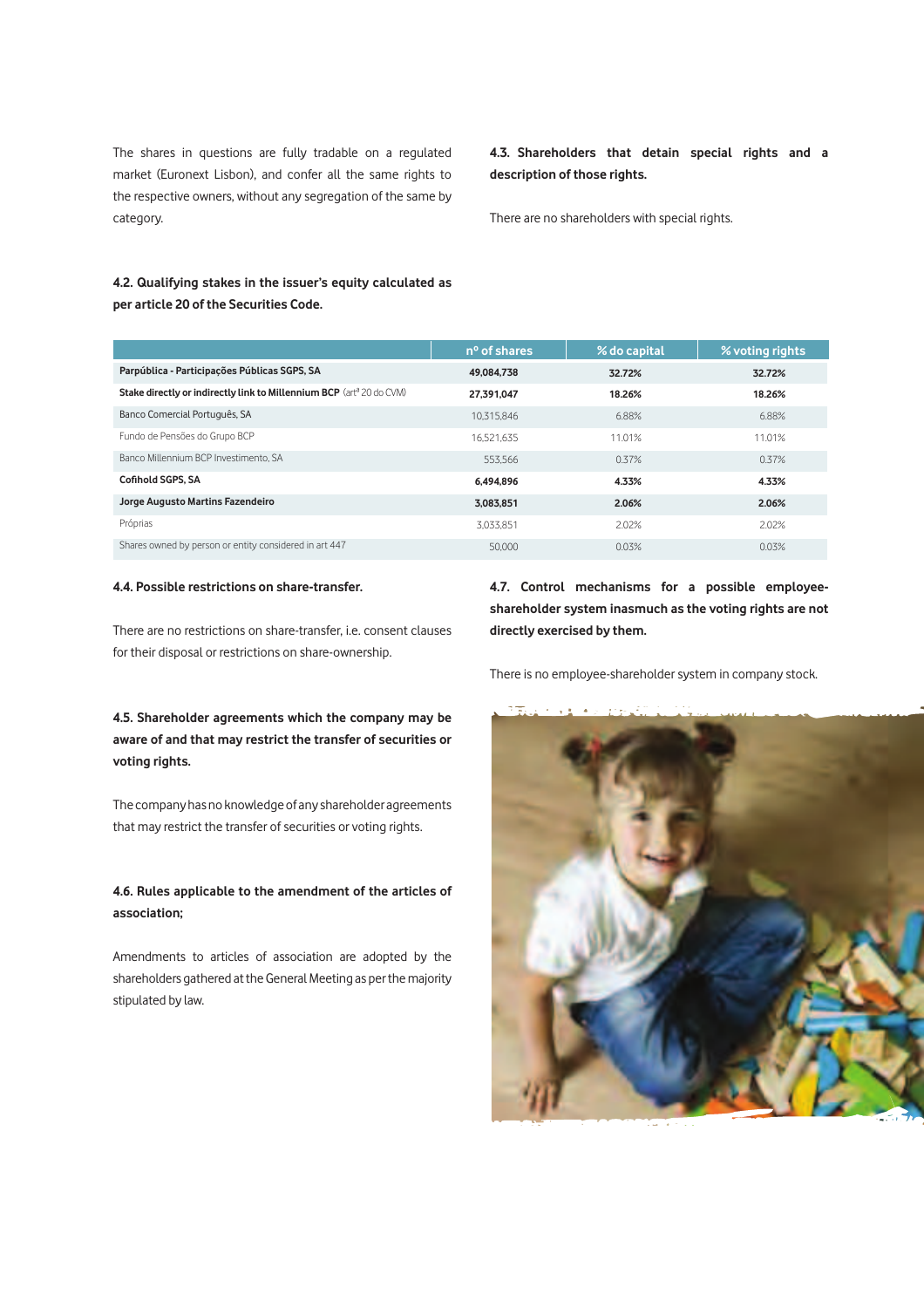## **4.8. Description concerning the evolution of the issuer's share price**

During the fiscal in question, Inapa did not issue any securities that allowed the issuing or acquisition of shares.

In 2008, the capital market experienced the worst year in the past 6 decades. This crisis of never seen before proportions and that deeply shook up the entire global financial sector was responsible for a significant drop in the markets.

The main world indices fell more than 30%, with the Cac40 and Dax recording depreciations of more than 40%.

In this heavily negative context, the Portuguese market did not go unscathed, and its most representative index, the PS120, fell 51.29%.

The volumes traded on the Portuguese market also fell substantially to 54,9 billion Euros (- 45% compared to 2007).

With regard to the above, Inapa shares had a substantially better performance at the volume level and in terms of traded amounts, and were in line with the market in terms of share price evolution.

Traded volumes reached 185.9 million shares, which represented a 210% increase compared to 2007.The volume in 2007 had already grown sevenfold over the previous year. In other words, from 2006 to 2008, the traded volume grew 22 times.

This uncommon fact shows a substantial increase in interest for Inapa shares on the part of an increasingly broader set of investors.

Furthermore, since Inapa- Investimentos, Participações e Gestão, SA capital stock is represented by 150 million shares, the traded volume represents a turnover ratio of 1.24 times the total number of shares.

Considering only the free float (about 44% of capital stock) turnover ratio was 2.8 times.

![](_page_33_Figure_11.jpeg)

#### Inapa **172**

-

- Report & Accounts 2008

- -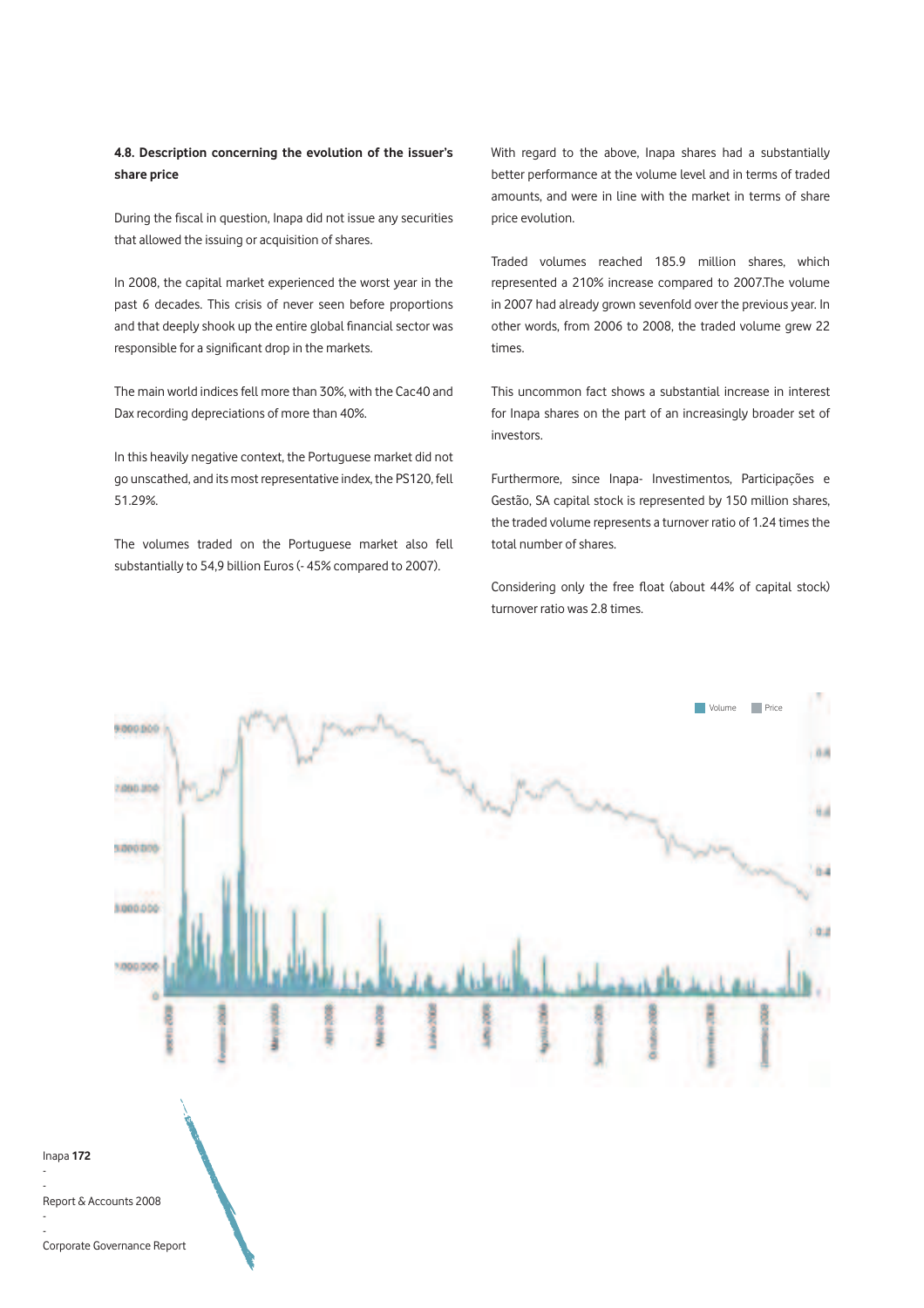In terms of traded value, Inapa reached 139 million Euros, which represented a growth of 21% over 2007. This increase is even more significant given that in 2007 the traded value had already grown 390% over 2006.

The share price followed market trends and most especially the PS120 index, closing the year at 0.34 Euros per share, corresponding to a 63% depreciation compared to 2007.

Inapa continued to be monitored in terms of economic-financial analysis by Banco Português de Investimento and Caixa Banco de Investimento, which in 2008 issued analysis reports with buy recommendations with substantial upside.

We develop products and services to solve the costumers needs.

#### **4.9. Description of the dividend distribution policy.**

For Inapa, dividend distribution is an important instrument for remunerating its shareholders.

This consistently followed practice in the past was suspended in 2001, and it is expected to be resumed as soon as macroeconomic conditions, the volume of generated results and financial involvement so permit.

Over the past three fiscal years, Inapa did not distribute any dividends to shareholders, preferring to reinforce its financial structure.

**4.10. A description of the main characteristics of the share and stock option plans adopted or valid for the financial year in question.**

There is no share and stock option plan for members of the corporate bodies or the employees.

**4.11. A description of the main business data and transactions carried out between the company and the members of the Management and Supervisory Board, the owners of qualified stakes or parent companies, affiliates or group companies in an amount that is economically significant for any of the parties involved, except for those businesses or transactions that are cumulatively considered within the bounds of normal market conditions for similar transactions and are part of the company's current business.**

During the fiscal year question, no business or operations were conducted between the company and members of its Management and Supervisory Board.

If no operation or business was conducted with a person or entity that owns this company, the operations or businesses signed with qualified shareholders – such as Banco Comercial Português – and with the owned companies, were exclusively within the scope of the company's current activity and in normal market conditions for similar operations.

## **4.12. Investor Relations Office**

Inapa has an Investor Relations Office responsible for representation with market relations.

This office is entrusted with company relations with market and stock exchange supervisory entities (CMVM, Euronext, Interbolsa, Opex), Financial Intermediaries (brokers and financial brokerage firms, banks), institutional and private investors.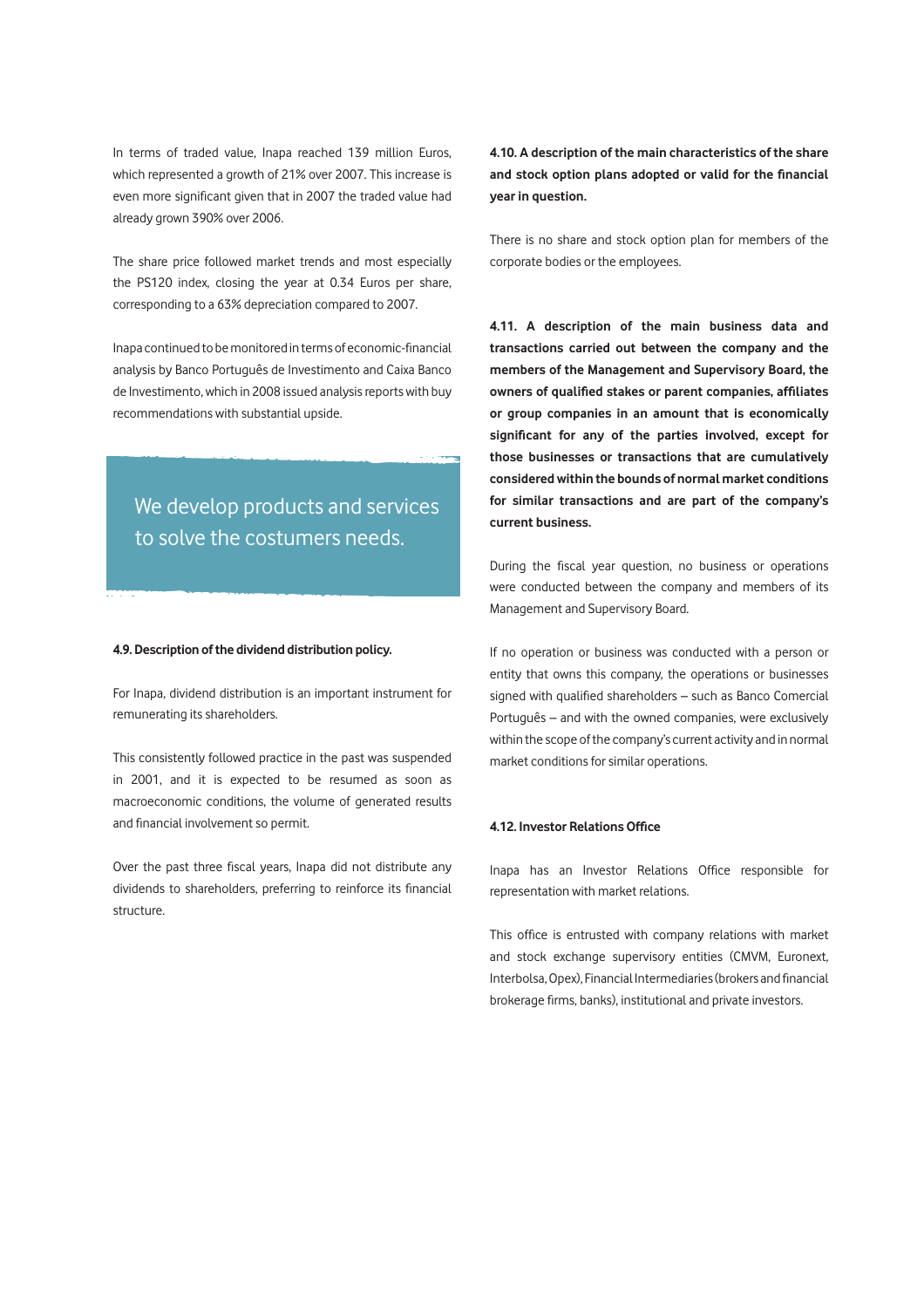Contacts with this office can be made through the Investor Relations Officer:

Mr. Antonio José Nogueira Simão Domingues Inapa – Investimentos, Participações e Gestão, SA Investor Relations Officer Rue Castilho nº 44 3ª 1250 – 071 Lisbon E-mail: antonio.domingues@inapa.pt info@inapa.pt www.inapa.pt Phone: + 351 21 382 30 08 Fax: + 351 21 382 30 16

It is important to highlight that Inapa's use of new technologies for promoting important information has been developed and consolidated over recent years.

For such, it has an institutional site in Portuguese and English, at the following addresses: www.inapa.pt, www.inapa.com,

Besides an area with purely institutional information and an area with general information about the activities of the Group and its companies, the site also has an area especially devoted to investors and another one for corporate communication.

![](_page_35_Picture_5.jpeg)

The site offers interested parties a vast amount of information about the company and group, including the latest management reports and other rendering of account documents, whether annual, semestral or quarterly, all of the information about significant facts and the most important financial indicators.

This information is complemented with the following individual sites, with information of a technical or clearly trade nature:

- www.inapa.de
- www.papierunion.de;
- www.inapa.fr
- www.inapa.ch
- www.inapa.lu
- www.inapa.be
- www.idisa.com
- www.inapa-tecno.com;
- www.papel.online.pt

As a result of the Board of Directors concern regarding access to information on the part of small shareholders, guaranteeing they receive it in a timely manner and on an equal basis with other market agents, the Inapa Shareholders Circle was created.

This unique initiative in Portugal has the following objectives:

- Valorisation of the shareholder's statute:
- Correspond to the needs for information by small shareholders;
- Greater proximity, stimulating shareholder participation;
- Direct access to management;
- Shareholder involvement in company initiatives, whether of a corporate, social responsibility, formation, patron or other character.

#### Inapa **174**

-

- Report & Accounts 2008

- -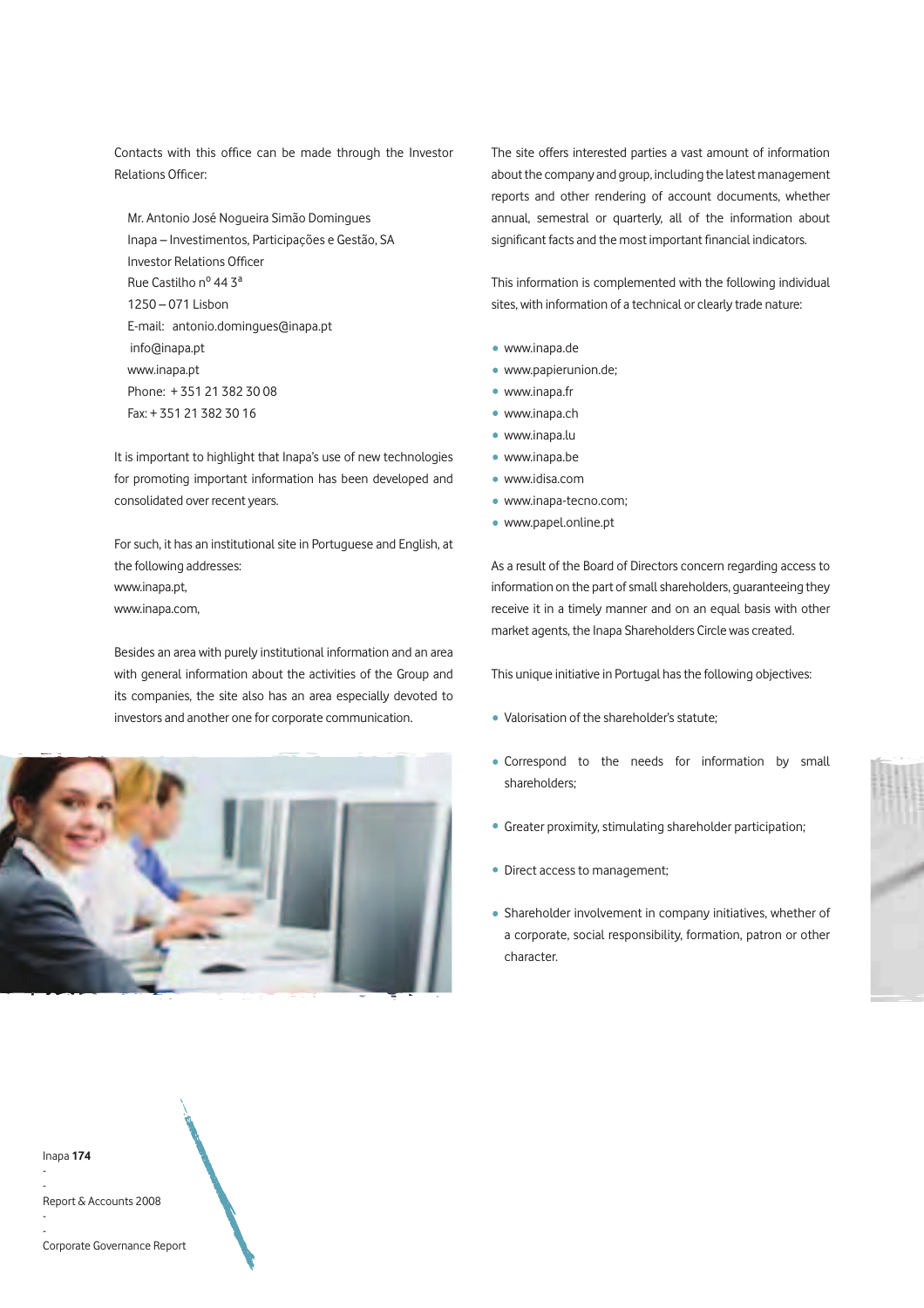With this initiative, Inapa positions itself at the forefront of the best international practices in these issues, taking yet another step towards affirming itself as a benchmark in the capital market as well.

Information continued to be one of the main concerns for the Board of Directors, which through the presentations of its annual and semestral results, disclosure of its quarterly results, and other important information, kept the market and its agents duly and timely informed.

For this communication to reach all market agents and the public in general, in a timely manner and with easy access, it is worth pointing out the work and collaboration provided by the media, for which Inapa has always been available whether through the Chairman of its Executive Committee, or through its Investor Relations area. It is our goal to remain at the forefront of the best practices in investor relations, as well as in terms of Corporate Governance.

**4.13. Annual compensation paid to the auditor and to other individuals or groups that belong to the same network supported by the company and/or by any group that bears with it a control or group relationship.**

The remuneration paid the external auditor reached the 477 thousand euros for the audit services inherent to the functions that are entrusted to him.

The external auditor and/or individuals or groups that belong to the same network received a total of 339 thousand Euros, in the period in question, corresponding to the sum of fees for the aforementioned services with other audit services provided subsidiaries abroad.

The external auditor provided services of consultant in the amount of 6 thousand Euros.

![](_page_36_Picture_7.jpeg)